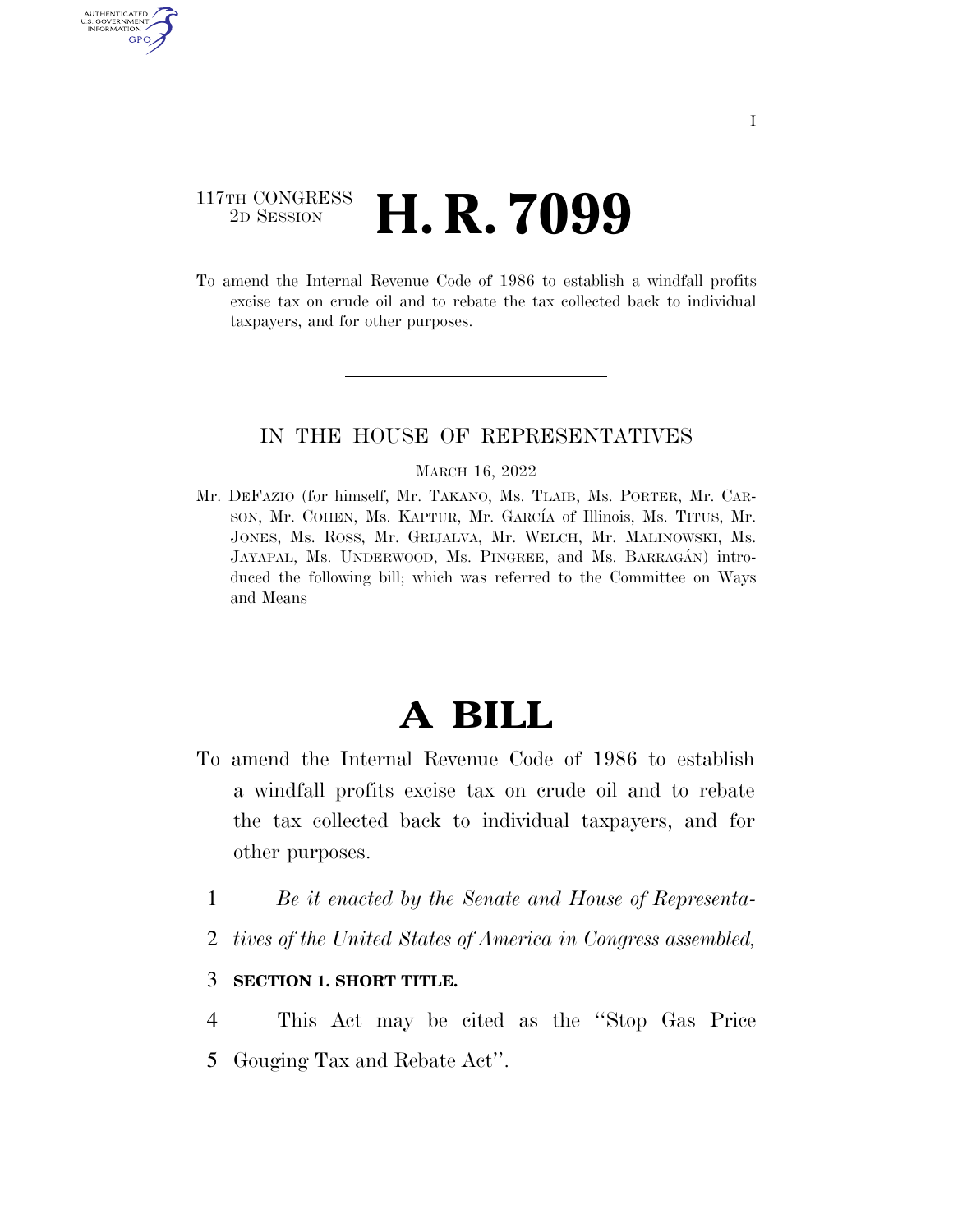#### **SEC. 2. WINDFALL PROFITS TAX.**

 (a) IN GENERAL.—Subtitle E of the Internal Rev- enue Code of 1986 (relating to alcohol, tobacco, and cer- tain other excise taxes) is amended by adding at the end thereof the following new chapter:

## **''CHAPTER 56—WINDFALL PROFITS ON CRUDE OIL**

''Sec. 5896. Imposition of tax. ''Sec. 5897. Windfall profit. ''Sec. 5898. Special rules and definitions.

#### **''SEC. 5896. IMPOSITION OF TAX.**

 $\%$  (a) In GENERAL.—In addition to any other tax im- posed under this title, there is hereby imposed on any ap- plicable taxpayer an excise tax in an amount equal to 50 percent of the excess of the windfall profit (as defined in 13 section  $5897(a)$  of such taxpayer.

 ''(b) APPLICABLE TAXPAYER.—For purposes of this chapter, the term 'applicable taxpayer' means, with re-spect to a taxable year, a producer of crude oil—

17  $\frac{1}{2}$  (1) which has an average daily worldwide pro- duction of crude oil of at least 300,000 barrels for the taxable year, and

  $\qquad$   $\qquad$   $\qquad$   $\qquad$   $\qquad$   $\qquad$   $\qquad$   $\qquad$   $\qquad$   $\qquad$   $\qquad$   $\qquad$   $\qquad$   $\qquad$   $\qquad$   $\qquad$   $\qquad$   $\qquad$   $\qquad$   $\qquad$   $\qquad$   $\qquad$   $\qquad$   $\qquad$   $\qquad$   $\qquad$   $\qquad$   $\qquad$   $\qquad$   $\qquad$   $\qquad$   $\qquad$   $\qquad$   $\qquad$   $\qquad$   $\qquad$  \$1,000,000,000 for its last taxable year ending dur-22 ing calendar year 2005.

•**HR 7099 IH** For purposes of this subsection, all persons treated as a single employer under subsections (a) and (b) of section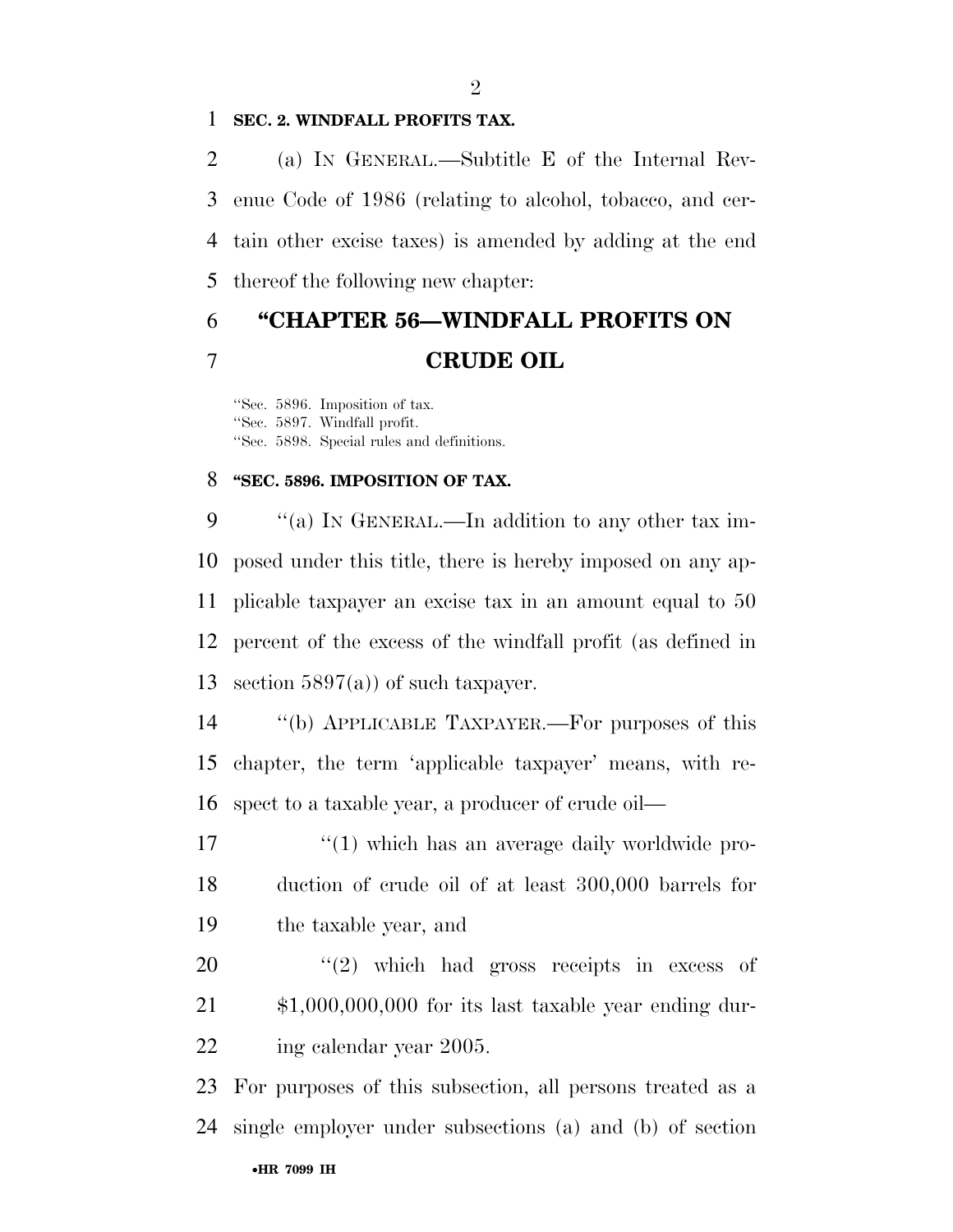52 shall be treated as 1 person and, in case of a short 2 taxable year, the rule under section  $448(c)(3)(B)$  shall apply.

#### **''SEC. 5897. WINDFALL PROFIT.**

 ''(a) GENERAL RULE.—For purposes of this chapter, the term 'windfall profit' means the excess of the adjusted taxable income of the applicable taxpayer for taxable year 2022 over the reasonably inflated average profit for such taxable year.

 ''(b) ADJUSTED TAXABLE INCOME.—For purposes of this chapter, with respect to any applicable taxpayer, the adjusted taxable income for taxable year 2022 is equal to the taxable income for such taxable year (within the mean- ing of section 63 and determined without regard to this subsection)—

 $\frac{16}{10}$  increased by any interest expense deduc- tion, charitable contribution deduction, and any net operating loss deduction carried forward from any prior taxable year, and

 ''(2) reduced by any interest income, dividend income, and net operating losses to the extent such losses exceed taxable income for the taxable year.

 In the case of any applicable taxpayer which is a foreign corporation, the adjusted taxable income shall be deter-mined with respect to such income which is effectively con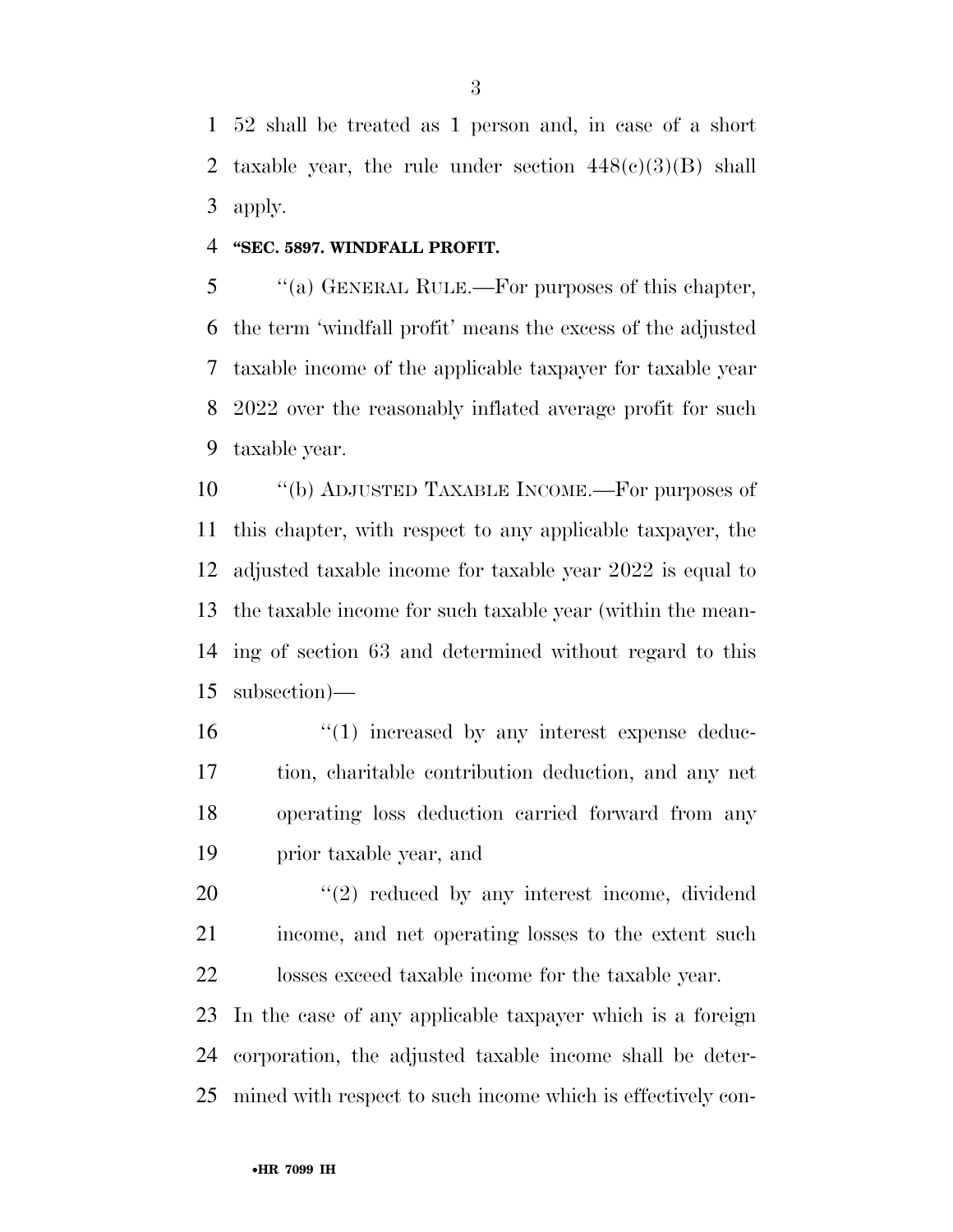nected with the conduct of a trade or business in the United States.

 ''(c) REASONABLY INFLATED AVERAGE PROFIT.— For purposes of this chapter, with respect to any applica- ble taxpayer, the reasonably inflated average profit for any taxable year is an amount equal to the average of the ad- justed taxable income of such taxpayer for taxable years beginning during the 2015–2019 taxable year period (de- termined without regard to the taxable year with the high- est adjusted taxable income in such period) plus 10 per-cent of such average.

#### **''SEC. 5898. SPECIAL RULES AND DEFINITIONS.**

 ''(a) WITHHOLDING AND DEPOSIT OF TAX.—The Secretary shall provide such rules as are necessary for the withholding and deposit of the tax imposed under section 5896.

 ''(b) RECORDS AND INFORMATION.—Each taxpayer liable for tax under section 5896 shall keep such records, make such returns, and furnish such information as the Secretary may by regulations prescribe.

21 "(c) RETURN OF WINDFALL PROFIT TAX.—The Sec- retary shall provide for the filing and the time of such filing of the return of the tax imposed under section 5896. ''(d) CRUDE OIL.—The term 'crude oil' includes

crude oil condensates and natural gasoline.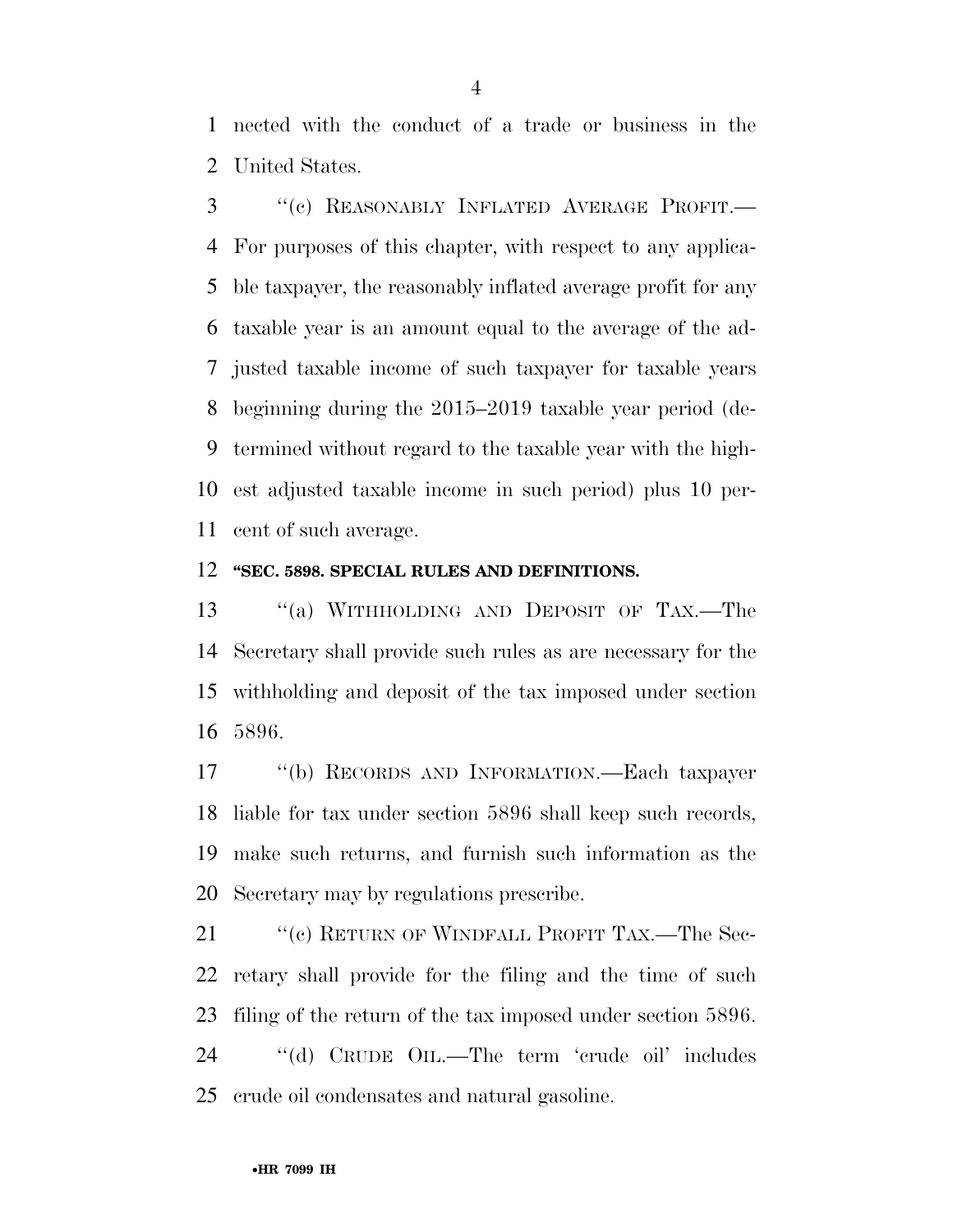''(e) BUSINESSES UNDER COMMON CONTROL.—For purposes of this chapter, all members of the same con- trolled group of corporations (within the meaning of sec- tion 267(f)) and all persons under common control (within the meaning of section 52(b) but determined by treating an interest of more than 50 percent as a controlling inter-est) shall be treated as 1 person.

 ''(f) REGULATIONS.—The Secretary shall prescribe such regulations as may be necessary or appropriate to carry out the purposes of this chapter.''.

 (b) CLERICAL AMENDMENT.—The table of chapters for subtitle E of the Internal Revenue Code of 1986 is amended by adding at the end the following new item:

''CHAPTER 56. WINDFALL PROFIT ON CRUDE OIL.''.

 (c) DEDUCTIBILITY OF WINDFALL PROFIT TAX.— The first sentence of section 164(a) of the Internal Rev- enue Code of 1986 (relating to deduction for taxes) is amended by inserting after paragraph (5) the following new paragraph:

19 ''(6) The windfall profit tax imposed by section 5896.''.

 (d) EFFECTIVE DATE.—The amendments made by this section shall apply to taxable years beginning after December 31, 2021.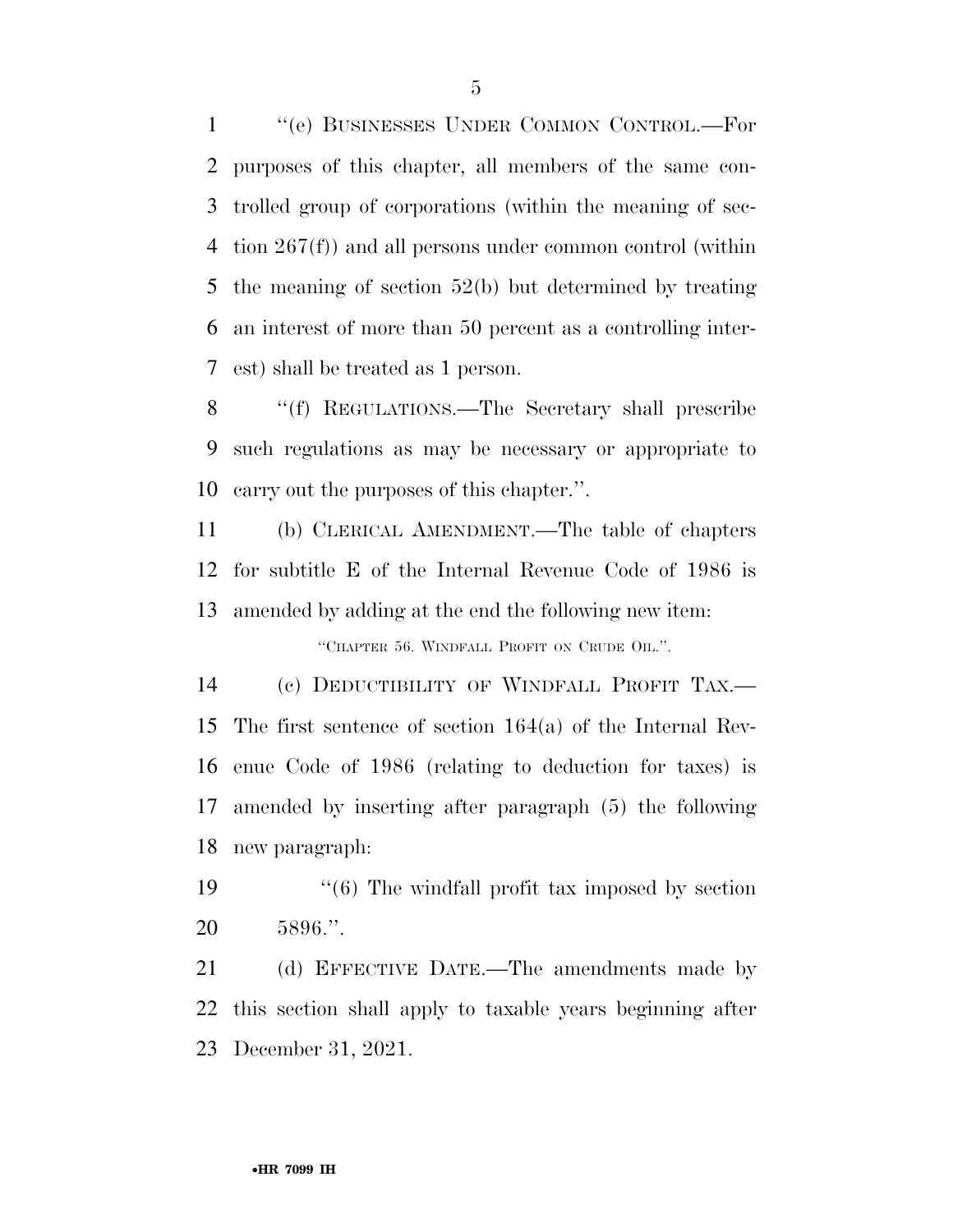#### **SEC. 3. ENERGY PRICE REBATES.**

 (a) IN GENERAL.—Subchapter B of chapter 65 of the Internal Revenue Code of 1986 is amended by adding at the end the following new section:

#### **''SEC. 6433. ENERGY PRICE REBATES.**

 ''(a) IN GENERAL.—In the case of an eligible indi- vidual, there shall be allowed as a credit against the tax imposed by subtitle A for taxable year 2022 an amount equal to the sum of the energy price rebate amount for each month beginning in such taxable year.

 ''(b) ENERGY PRICE REBATE AMOUNT.—For pur-poses of this section—

13 "(1) IN GENERAL.—The term 'energy price re- bate amount' means, with respect to any taxpayer for any month beginning in taxable year 2022, an amount determined by the Secretary as soon as practicable after the end of such month taking into account the number of eligible individuals and the amount of revenues in the general fund resulting from the tax imposed by section 5896 for such month.

22 "(2) SPECIAL RULE FOR JOINT RETURNS.—In the case of an eligible individual filing a joint return, the energy price rebate amount shall be 150 percent of the amount determined under paragraph (1) with respect to other taxpayers.

•**HR 7099 IH**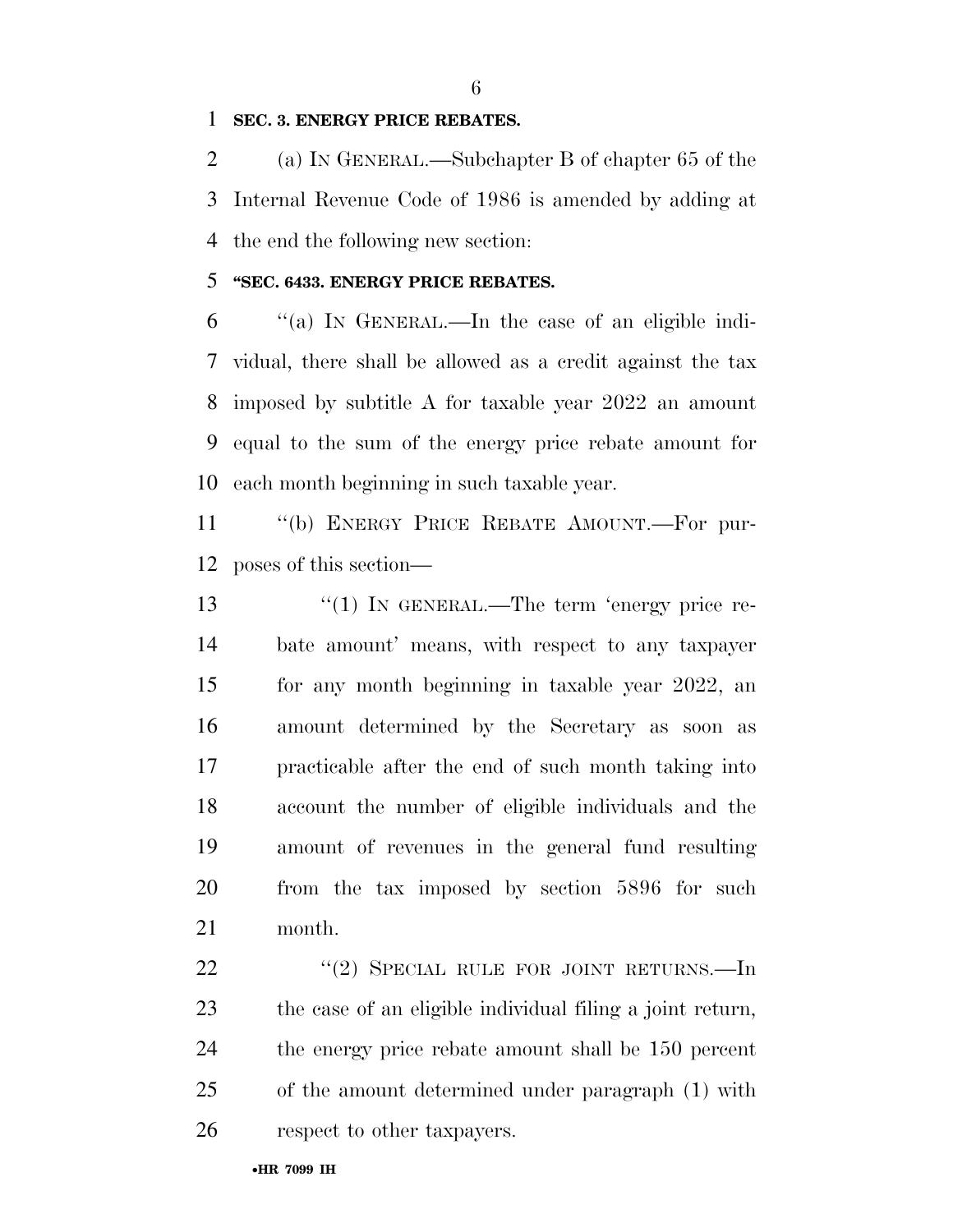| $\mathbf{1}$   | "(3) LIMITATION BASED ON ADJUSTED GROSS                      |
|----------------|--------------------------------------------------------------|
| $\overline{2}$ | INCOME.—The amount of the credit allowed by sub-             |
| 3              | section (a) (determined without regard to this sub-          |
| $\overline{4}$ | section and subsection (e)) shall be reduced (but not        |
| 5              | below zero) by 5 percent of so much of the eligible          |
| 6              | individual's adjusted gross income as exceeds—               |
| 7              | "(A) $$150,000$ in the case of a joint re-                   |
| 8              | turn,                                                        |
| 9              | "(B) $$112,500$ in the case of a head of                     |
| 10             | household, and                                               |
| 11             | "(C) $$75,000$ in any other case.                            |
| 12             | "(c) ELIGIBLE INDIVIDUAL.—For purposes of this               |
| 13             | section, the term 'eligible individual' means any individual |
| 14             | other than—                                                  |
| 15             | $\lq(1)$ any nonresident alien individual,                   |
| 16             | $\lq(2)$ any individual who is a dependent of an-            |
| 17             |                                                              |
|                | other taxpayer for a taxable year beginning in the           |
| 18             | calendar year in which the individual's taxable year         |
| 19             | begins, and                                                  |
| 20             | $\cdot\cdot$ (3) an estate or trust.                         |
| 21             | "(d) DEFINITIONS AND SPECIAL RULES.—                         |
| 22             | "(1) DEPENDENT DEFINED.—For purposes of                      |
| 23             | this section, the term 'dependent' has the meaning           |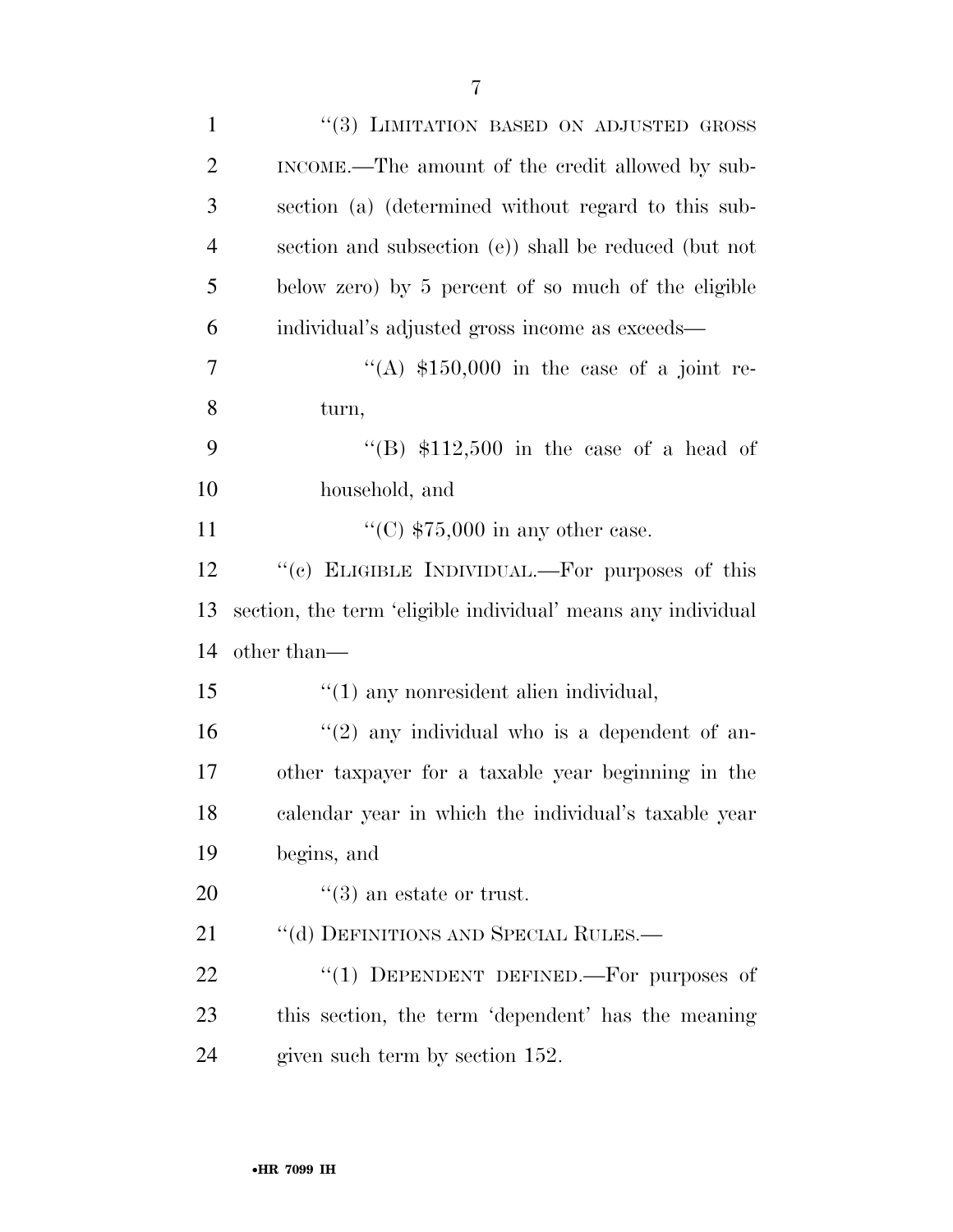| $\overline{4}$ | turn other than a joint return, the energy price |
|----------------|--------------------------------------------------|
| 5              | rebate amount in subsection $(b)(1)$ shall be    |
| 6              | treated as being zero unless the taxpayer in-    |
| $\overline{7}$ | cludes the valid identification number of the    |
| 8              | taxpayer on the return of tax for the taxable    |
| 9              | year.                                            |
| 10             | "(B) JOINT RETURNS.—In the case of a             |
| 11             | joint return, the energy price rebate amount in  |
| 12             | subsection $(b)(1)$ shall be treated as being—   |
| 13             | $\degree$ (i) 50 percent of the amount other-    |
| $\mathbf{1}$   | $\cdots$ . The set of $\cdots$                   |

 wise determined without regard to this paragraph if the valid identification num- ber of only 1 spouse is included on the re-17 turn of tax for the taxable year, and

18 ''(ii) zero if the valid identification number of neither spouse is so included.

20 "(C) VALID IDENTIFICATION NUMBER.— For purposes of this paragraph, the term 'valid identification number' means a social security number issued to an individual by the Social Security Administration on or before the due date for filing the return for the taxable year.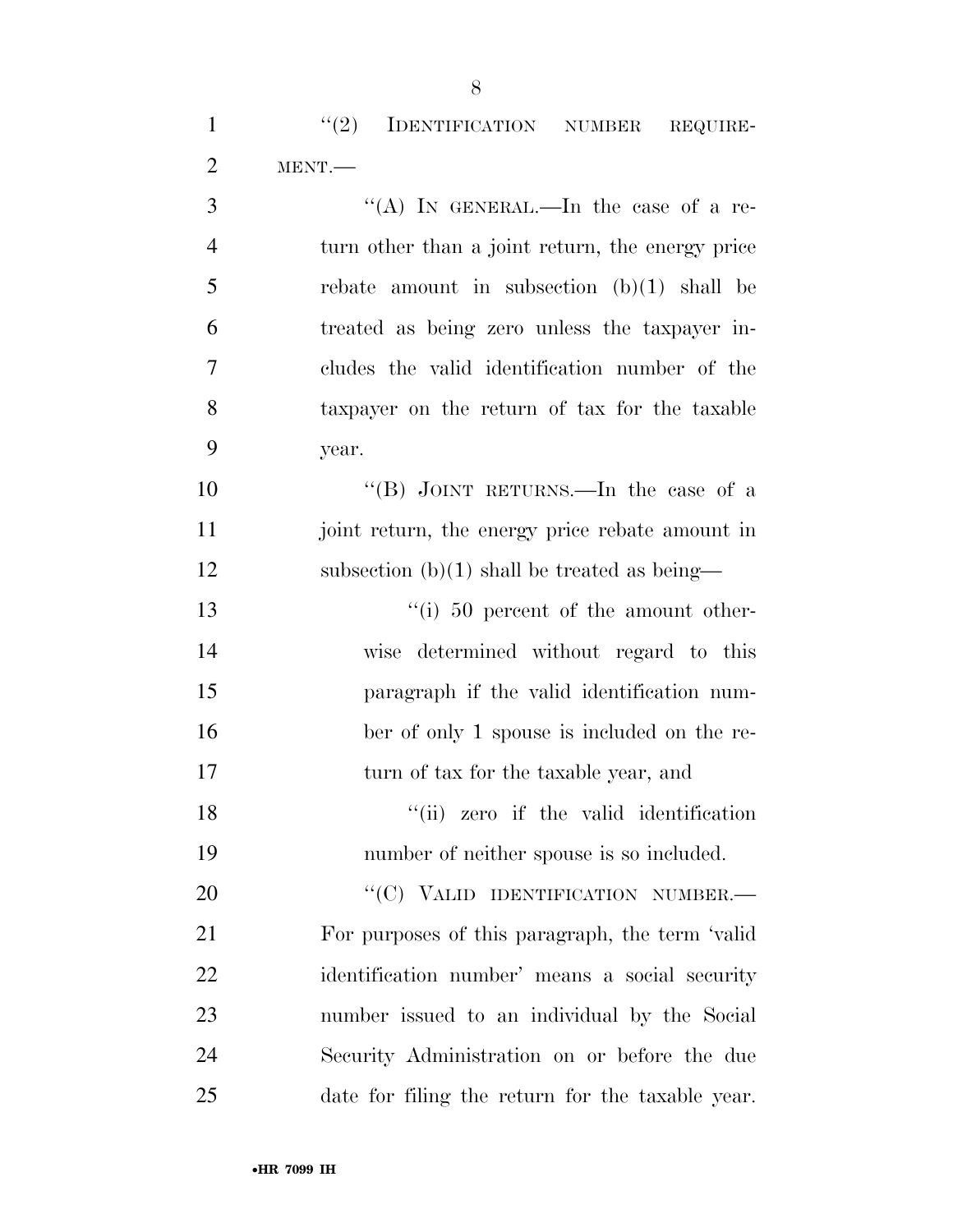| $\mathbf{1}$   | "(D) SPECIAL RULE FOR MEMBERS OF                     |
|----------------|------------------------------------------------------|
| $\overline{2}$ | THE ARMED FORCES.—Subparagraph (B) shall             |
| 3              | not apply in the case where at least 1 spouse        |
| $\overline{4}$ | was a member of the Armed Forces of the              |
| 5              | United States at any time during the taxable         |
| 6              | year and the valid identification number of at       |
| 7              | least 1 spouse is included on the return of tax      |
| 8              | for the taxable year.                                |
| 9              | "(E) COORDINATION WITH CERTAIN AD-                   |
| 10             | VANCE PAYMENTS.—In the case of any payment           |
| 11             | determined pursuant to subsection $(f)(6)$ , a       |
| 12             | valid identification number shall be treated for     |
| 13             | purposes of this paragraph as included on the        |
| 14             | taxpayer's return of tax if such valid identifica-   |
| 15             | tion number is available to the Secretary as de-     |
| 16             | scribed in such subsection.                          |
| 17             | "(F) MATHEMATICAL OR CLERICAL ERROR                  |
| 18             | AUTHORITY.- Any omission of a correct valid          |
| 19             | identification number required under this para-      |
| 20             | graph shall be treated as a mathematical or          |
| 21             | clerical error for purposes of applying section      |
| 22             | $6213(g)(2)$ to such omission.                       |
| 23             | "(3) CREDIT TREATED AS REFUNDABLE.—The               |
| 24             | credit allowed by subsection (a) shall be treated as |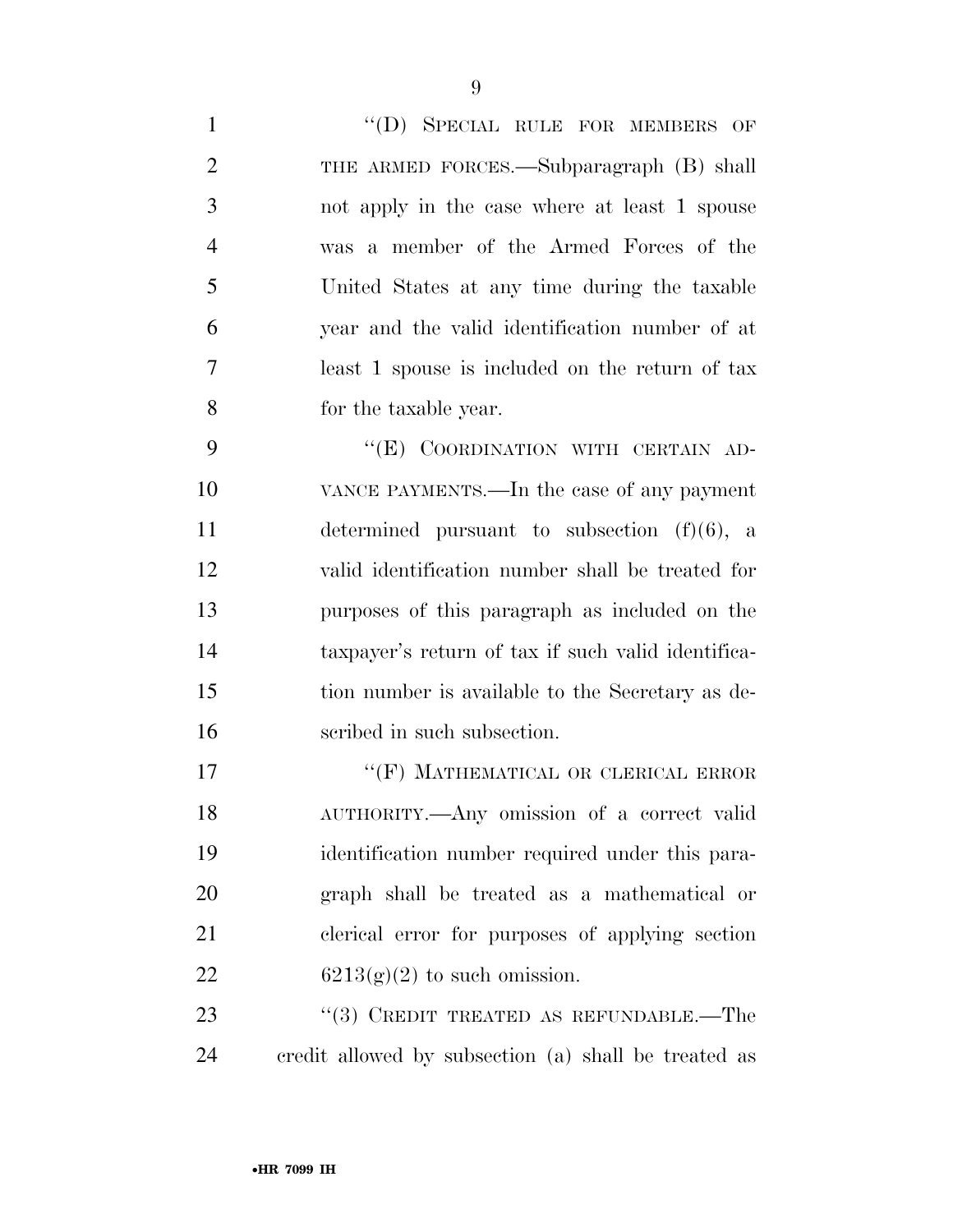allowed by subpart C of part IV of subchapter A of chapter 1.

 ''(e) COORDINATION WITH ADVANCE REFUNDS OF CREDIT.—

5 "(1) REDUCTION OF REFUNDABLE CREDIT. The amount of the credit which would (but for this paragraph) be allowable under subsection (a) for any taxable year shall be reduced (but not below zero) by the aggregate refunds and credits made or allowed to the taxpayer (or, except as otherwise provided by the Secretary, any dependent of the taxpayer) under subsection (f) for such taxable year. Any failure to so reduce the credit shall be treated as arising out of a mathematical or clerical error and assessed ac-15 cording to section  $6213(b)(1)$ .

 ''(2) JOINT RETURNS.—Except as otherwise provided by the Secretary, in the case of a refund or credit made or allowed under subsection (f) with respect to a joint return, half of such refund or cred- it shall be treated as having been made or allowed to each individual filing such return.

22 ""(f) ADVANCE REFUNDS AND CREDITS.—

23  $\frac{1}{2}$  (1) In GENERAL.—Subject to paragraphs (5) and (6), for any rebate taxable year, each individual who was an eligible individual for such individual's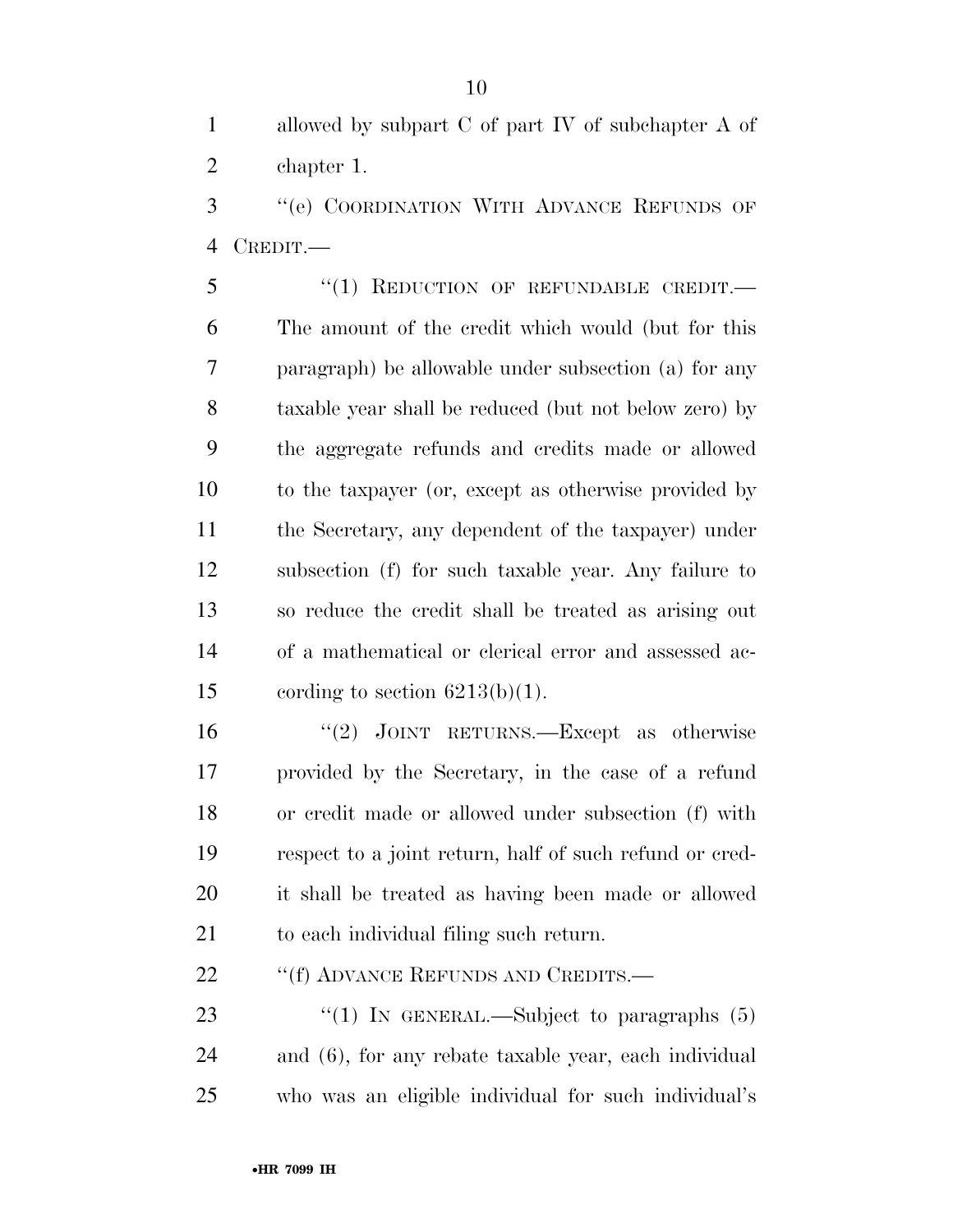| $\mathbf{1}$   | first taxable year beginning in 2020 shall be treated |
|----------------|-------------------------------------------------------|
| $\overline{2}$ | as having made a payment against the tax imposed      |
| 3              | by chapter 1 for such applicable taxable year in an   |
| $\overline{4}$ | amount equal to advance refund amount for such re-    |
| 5              | bate taxable year.                                    |
| 6              | $``(2)$ ADVANCE REFUND AMOUNT.—                       |
| 7              | "(A) IN GENERAL.—For purposes of para-                |
| 8              | $graph$ (1), the advance refund amount is the         |
| 9              | amount that would have been allowed as a cred-        |
| 10             | it under this section for such taxable year if        |
| 11             | this section (other than subsection (e) and this      |
| 12             | subsection) had applied to such taxable year.         |
| 13             | "(B) TREATMENT OF DECEASED INDIVID-                   |
| 14             | UALS.—For purposes of determining the ad-             |
| 15             | vanced refund amount with respect to such tax-        |
| 16             | able year—                                            |
| 17             | "(i) any individual who was deceased                  |
| 18             | before January 1, 2022 shall be treated for           |
| 19             | purposes of applying subsection $(d)(2)$ in           |
| 20             | the same manner as if the valid identifica-           |
| 21             | tion number of such person was not in-                |
| 22             | eluded on the return of tax for the applica-          |
| 23             | ble taxable year (except that subparagraph            |
| 24             | (D) thereof shall not apply), and                     |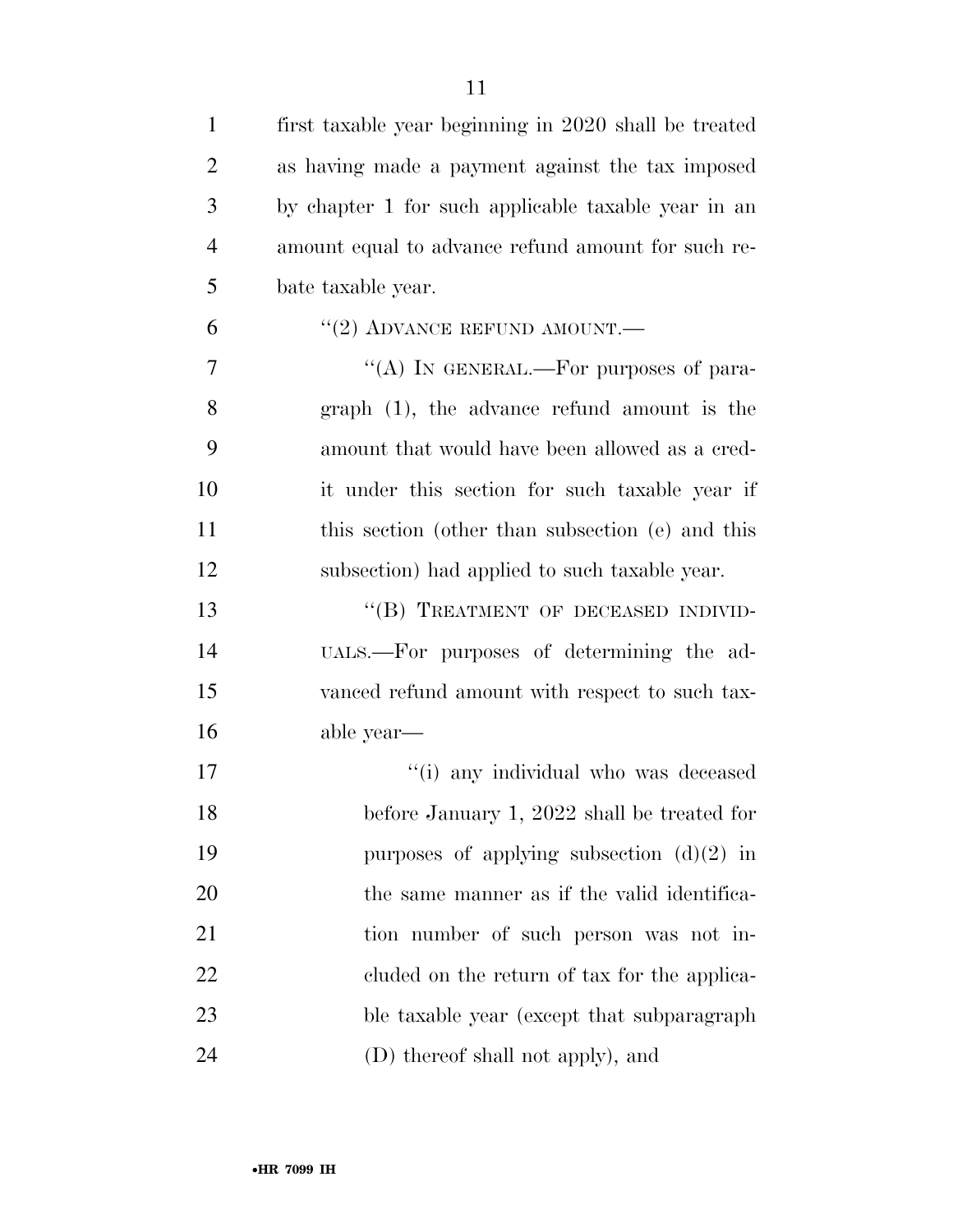| $\mathbf{1}$   | "(ii) notwithstanding clause (i), in the               |
|----------------|--------------------------------------------------------|
| $\overline{2}$ | case of a joint return with respect to which           |
| 3              | only 1 spouse is deceased before January               |
| $\overline{4}$ | 1, 2022, such deceased spouse was a mem-               |
| 5              | ber of the Armed Forces of the United                  |
| 6              | States at any time during the applicable               |
| $\overline{7}$ | taxable year, and the valid identification             |
| 8              | number of such deceased spouse is in-                  |
| 9              | eluded on the return of tax for the applica-           |
| 10             | ble taxable year, the valid identification             |
| 11             | number of 1 (and only 1) spouse shall be               |
| 12             | treated as included on the return of tax for           |
| 13             | the applicable taxable year for purposes of            |
| 14             | applying subsection $(d)(2)(B)$ with respect           |
| 15             | to such joint return.                                  |
| 16             | "(3) TIMING AND MANNER OF PAYMENTS.                    |
| 17             | The Secretary shall, subject to the provisions of this |
| 18             | title, refund or credit any overpayment attributable   |
| 19             | to this section and determined with respect to any     |
| 20             | month as rapidly as possible, consistent with a rapid  |
| 21             | effort to make payments attributable to such over-     |
| 22             | payments electronically if appropriate. No refund or   |
| 23             | credit shall be made or allowed under this subsection  |

after December 31, 2022.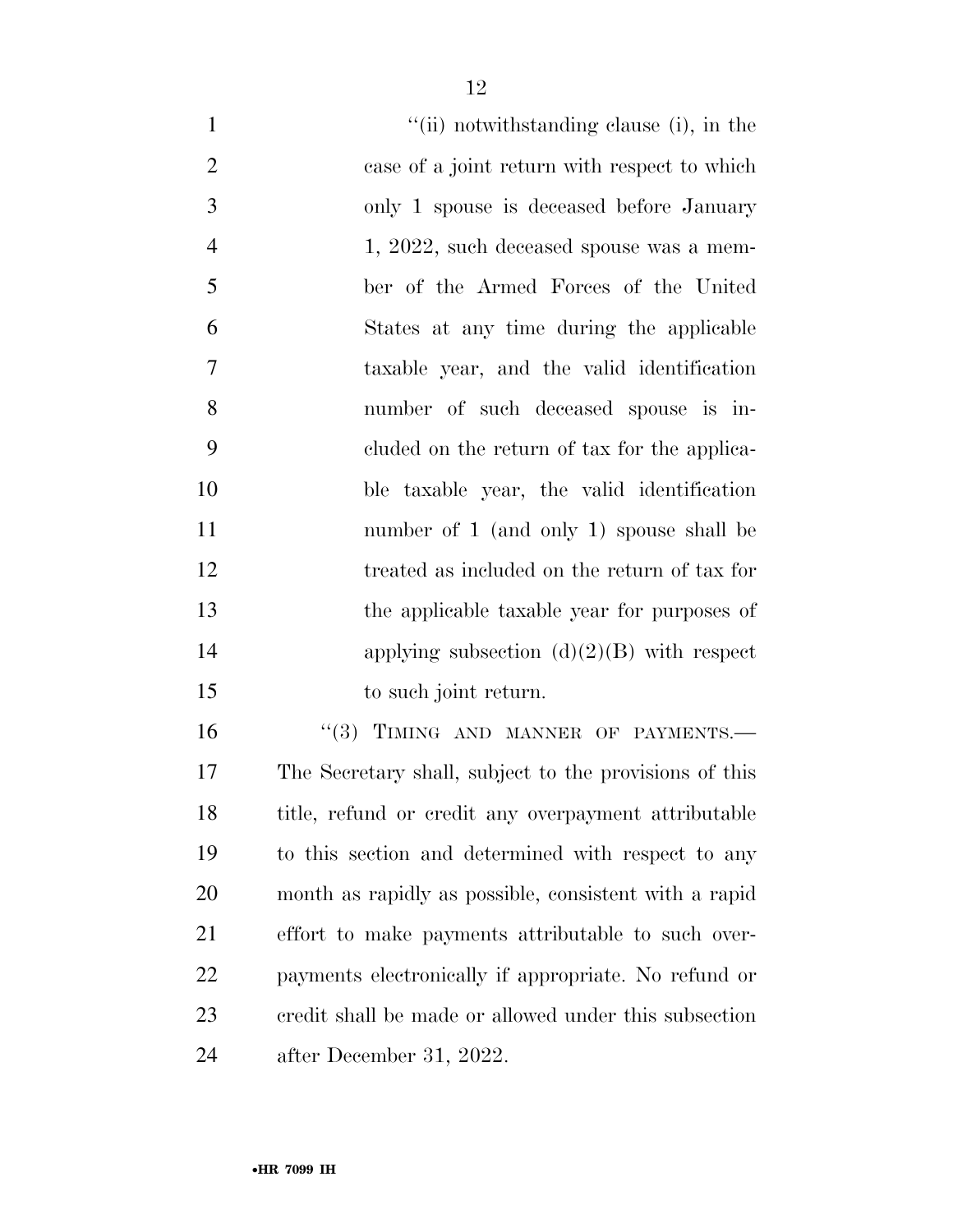| $\mathbf{1}$   | "(4) NO INTEREST.—No interest shall be al-         |
|----------------|----------------------------------------------------|
| $\overline{2}$ | lowed on any overpayment attributable to this sub- |
| 3              | section.                                           |
| $\overline{4}$ | $``(5)$ APPLICATION TO INDIVIDUALS WHO HAVE        |
| 5              | FILED A RETURN OF TAX FOR 2021.—                   |
| 6              | "(A) APPLICATION TO<br>2021<br><b>RETURNS</b>      |
| 7              | FILED AT TIME OF INITIAL DETERMINATION.-           |
| 8              | If, at the time of any determination made pur-     |
| 9              | suant to paragraph $(3)$ , the individual referred |
| 10             | to in paragraph (1) has filed a return of tax for  |
| 11             | the individual's first taxable year beginning in   |
| 12             | $2021$ , paragraph $(1)$ shall be applied with re- |
| 13             | spect to such individual by substituting '2021'    |
| 14             | for $'2020'$ .                                     |
| 15             | "(B) ADDITIONAL PAYMENT.—                          |
| 16             | "(i) IN GENERAL.—In the case of any                |
| 17             | individual who files, before the additional        |
| 18             | payment determination date, a return of            |
| 19             | tax for such individual's first taxable year       |
| 20             | beginning in 2021, the Secretary shall             |
| 21             | make a payment (in addition to any pay-            |
| 22             | ment made under paragraph $(1)$ to such            |
| 23             | individual equal to the excess (if any) of—        |
| 24             | "(I) the amount which would be                     |
| 25             | determined<br>under paragraph<br>(1)               |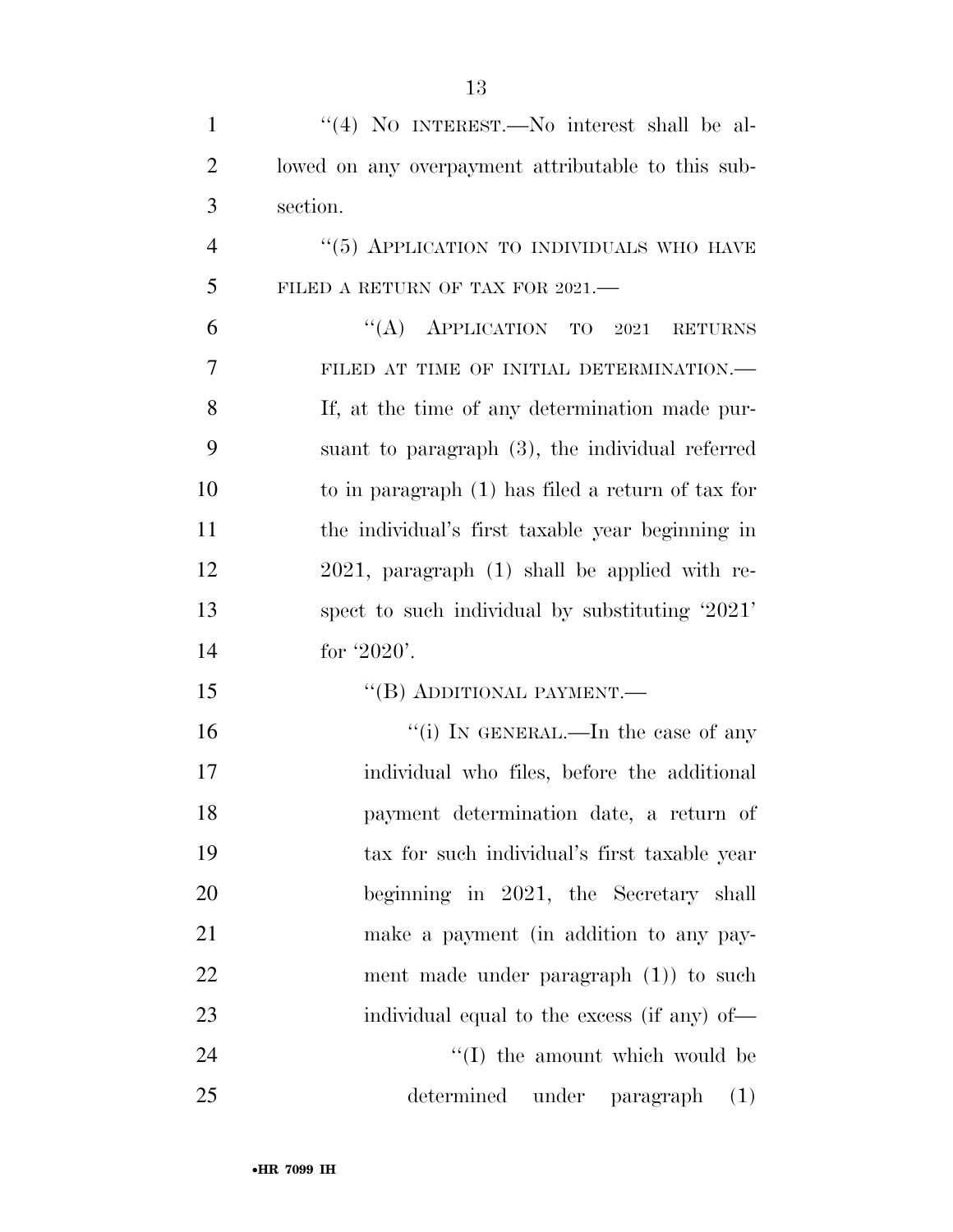| $\mathbf{1}$   | (after the application of subparagraph)               |
|----------------|-------------------------------------------------------|
| $\overline{2}$ | $(A)$ ) by applying paragraph $(1)$ as of             |
| 3              | the additional payment determination                  |
| $\overline{4}$ | date, over                                            |
| 5              | $\lq\lq$ (II) the amount of any payment               |
| 6              | made with respect to such individual                  |
| 7              | under paragraph $(1)$ .                               |
| 8              | "(ii) ADDITIONAL PAYMENT DETER-                       |
| 9              | MINATION DATE.—The term 'additional                   |
| 10             | payment determination date' means the                 |
| 11             | earlier of-                                           |
| 12             | $\lq(1)$ the date which is 90 days                    |
| 13             | after the 2021 calendar year filing                   |
| 14             | deadline, or                                          |
| 15             | "(II) September 1, 2022.                              |
| 16             | "(6) APPLICATION TO CERTAIN INDIVIDUALS               |
| 17             | WHO HAVE NOT FILED A RETURN OF TAX FOR 2020           |
| 18             | OR 2021 AT THE TIME OF DETERMINATION.—In the          |
| 19             | case of any individual who, at the time of any deter- |
| 20             | mination made pursuant to paragraph $(3)$ , has filed |
| 21             | a tax return for neither the year described in para-  |
| 22             | graph (1) nor for the year described in paragraph     |
| 23             | $(5)(A)$ , the Secretary shall, consistent with rules |
| 24             | similar to the rules of section $6428A(f)(5)(H)(i)$ , |
| 25             | apply paragraph (1) on the basis of information       |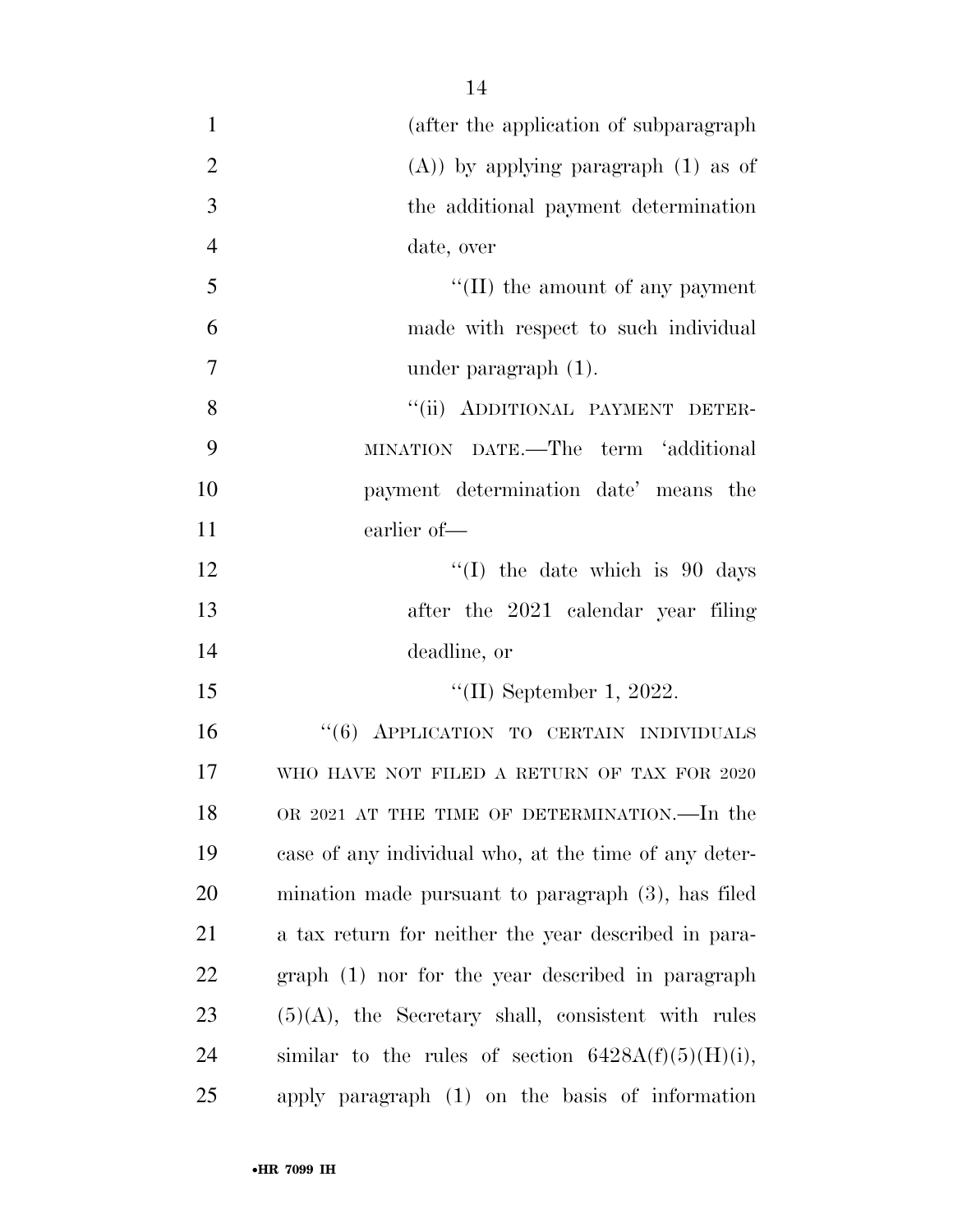available to the Secretary and shall, on the basis of such information, determine the advance refund amount with respect to such individual without re- gard to subsection (d) unless the Secretary has rea- son to know that such amount would otherwise be reduced by reason of such subsection.

7 "(7) SPECIAL RULE RELATED TO TIME OF FIL- ING RETURN.—Solely for purposes of this sub- section, a return of tax shall not be treated as filed until such return has been processed by the Internal Revenue Service.

 ''(g) REGULATIONS.—The Secretary shall prescribe such regulations or other guidance as may be necessary or appropriate to carry out the purposes of this section, including—

 $\frac{1}{2}$  (1) regulations or other guidance providing taxpayers the opportunity to provide the Secretary information sufficient to allow the Secretary to make payments to such taxpayers under subsection (f) (in- cluding the determination of the amount of such payment) if such information is not otherwise avail-able to the Secretary, and

23 ''(2) regulations or other guidance to ensure to the maximum extent administratively practicable that, in determining the amount of any credit under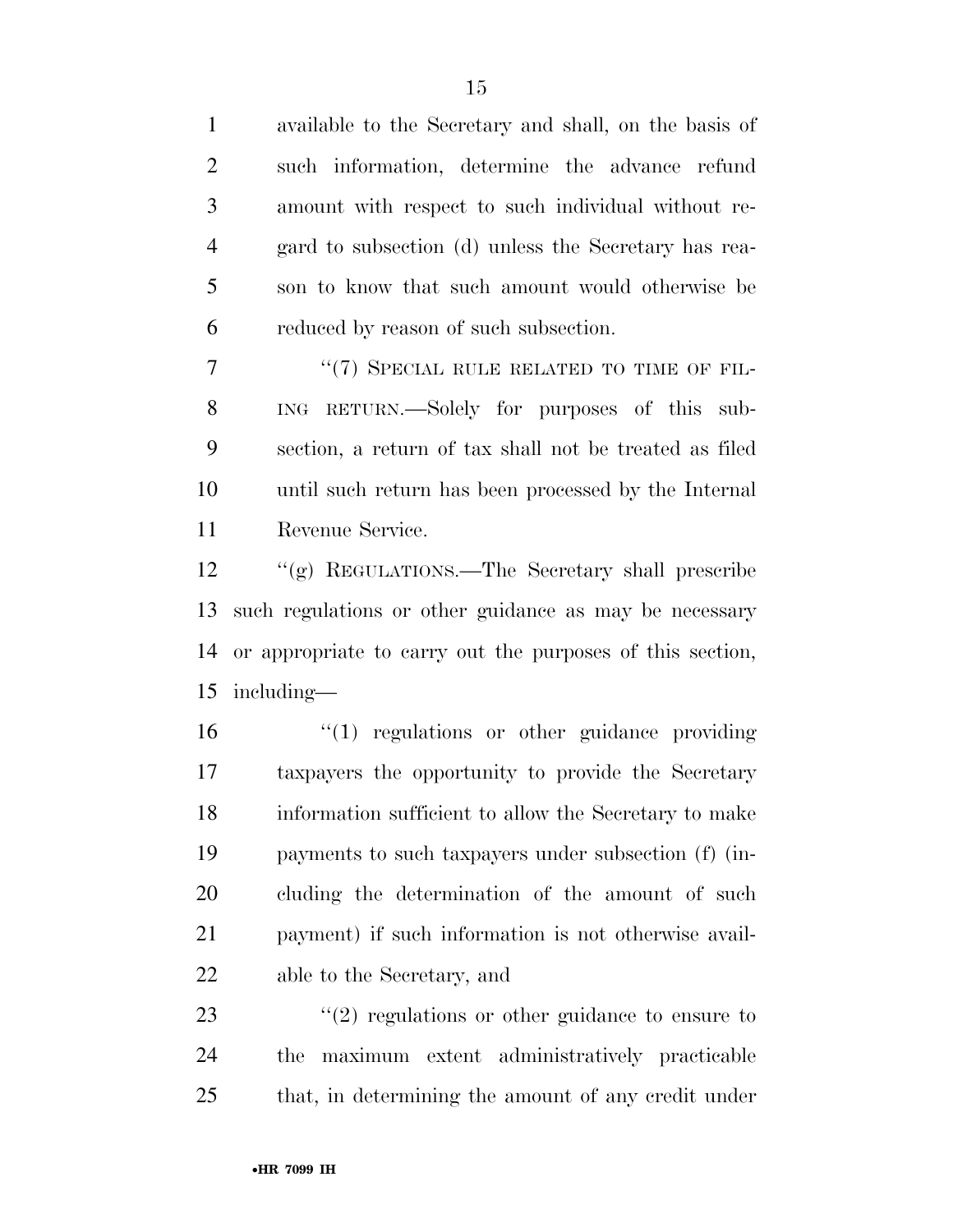subsection (a) and any credit or refund under sub- section (f), an individual is not taken into account more than once, including by different taxpayers and including by reason of a change in joint return sta- tus or dependent status between the taxable year for which an advance refund amount is determined and the taxable year for which a credit under subsection (a) is determined.

 ''(h) OUTREACH.—The Secretary shall carry out a robust and comprehensive outreach program to ensure 11 that all taxpayers described in subsection  $(g)(1)$  learn of their eligibility for the advance refunds and credits under subsection (f); are advised of the opportunity to receive such advance refunds and credits as provided under sub-15 section  $(g)(1)$ ; and are provided assistance in applying for such advance refunds and credits.''.

(b) TREATMENT OF CERTAIN POSSESSIONS.—

 (1) PAYMENTS TO POSSESSIONS WITH MIRROR CODE TAX SYSTEMS.—The Secretary of the Treas- ury shall pay to each possession of the United States which has a mirror code tax system amounts equal to the loss (if any) to that possession by reason of the amendments made by this section. Such amounts shall be determined by the Secretary of the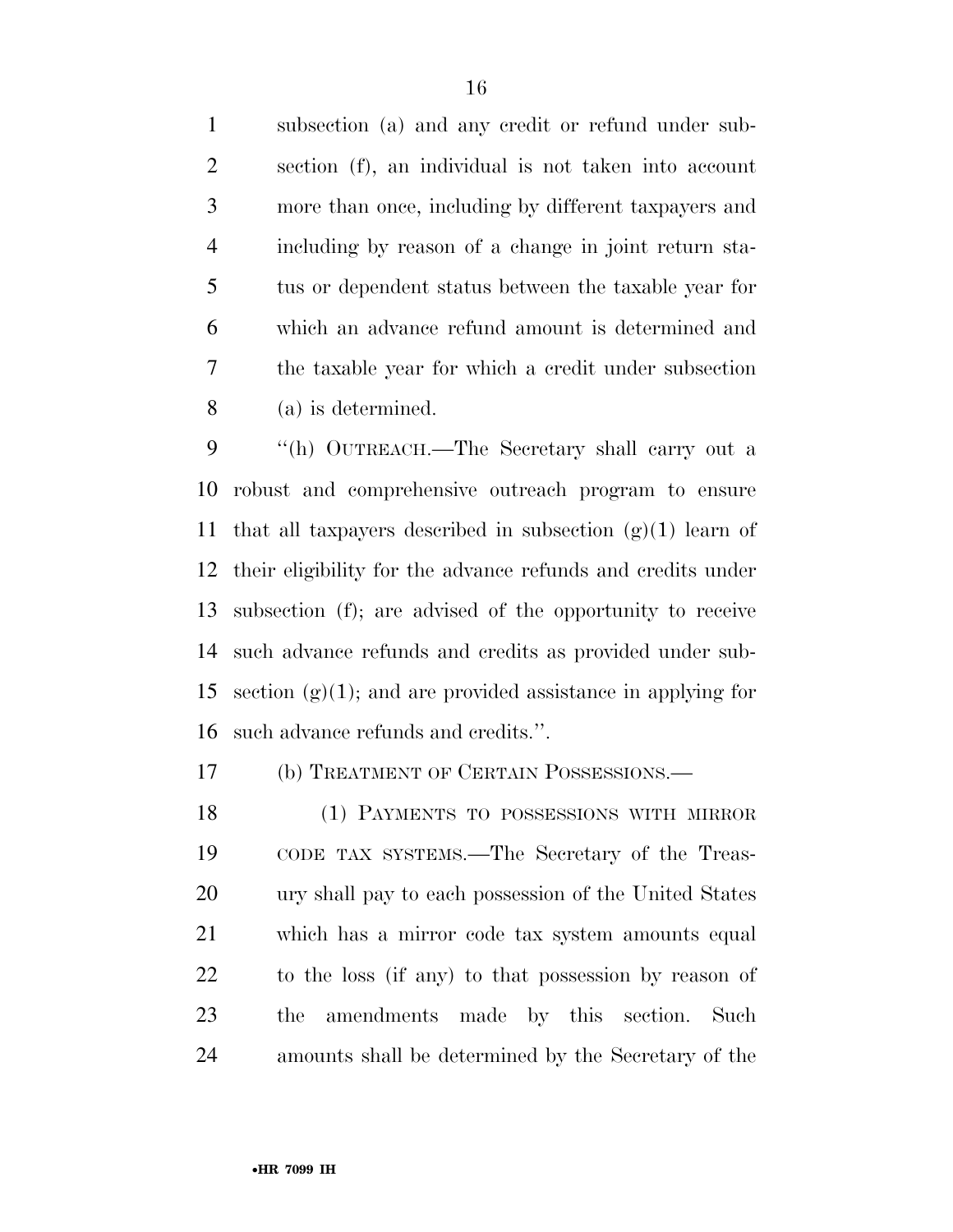Treasury based on information provided by the gov-ernment of the respective possession.

 (2) PAYMENTS TO OTHER POSSESSIONS.—The Secretary of the Treasury shall pay to each posses- sion of the United States which does not have a mir- ror code tax system amounts estimated by the Sec- retary of the Treasury as being equal to the aggre- gate benefits (if any) that would have been provided to residents of such possession by reason of the amendments made by this section if a mirror code tax system had been in effect in such possession. The preceding sentence shall not apply unless the re- spective possession has a plan, which has been ap- proved by the Secretary of the Treasury, under which such possession will promptly distribute such payments to its residents.

 (3) INCLUSION OF ADMINISTRATIVE EX- PENSES.—The Secretary of the Treasury shall pay to each possession of the United States to which the Secretary makes a payment under paragraph (1) or (2) an amount equal to the increase (if any) of the administrative expenses of such possession—

 (A) in the case of a possession described in paragraph (1), by reason of the amendments made by this section, and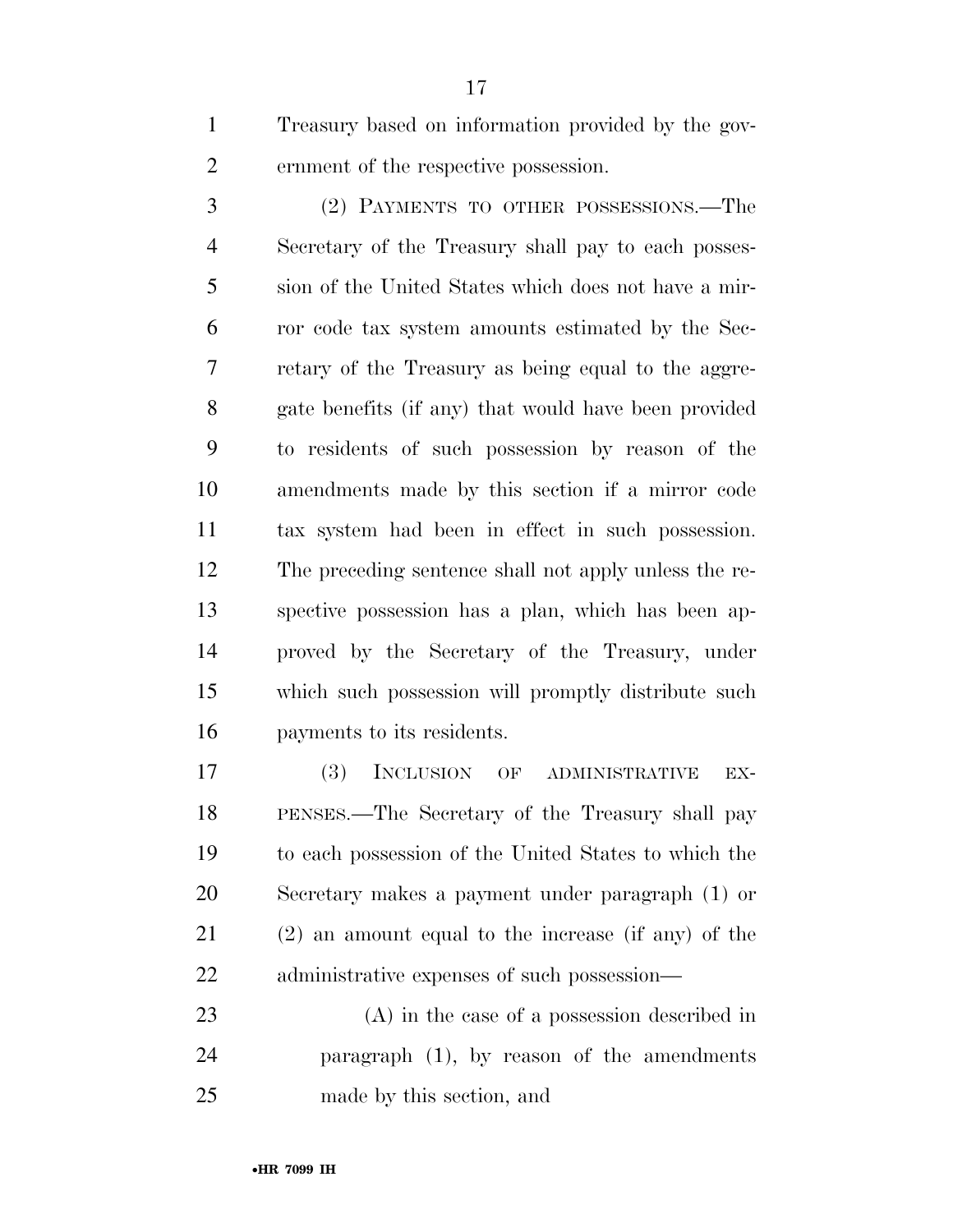| $\mathbf{1}$   | (B) in the case of a possession described in         |
|----------------|------------------------------------------------------|
| $\overline{2}$ | paragraph $(2)$ , by reason of carrying out the      |
| 3              | plan described in such paragraph, or                 |
| $\overline{4}$ | The amount described in subparagraph (A) shall be    |
| 5              | determined by the Secretary of the Treasury based    |
| 6              | on information provided by the government of the     |
| 7              | respective possession.                               |
| 8              | (4) COORDINATION WITH CREDIT ALLOWED                 |
| 9              | AGAINST UNITED STATES INCOME TAXES.—No cred-         |
| 10             | it shall be allowed against United States income     |
| 11             | taxes under section 6433 of the Internal Revenue     |
| 12             | Code of 1986 (as added by this section), nor shall   |
| 13             | any credit or refund be made or allowed under sub-   |
| 14             | section (f) of such section, to any person—          |
| 15             | $(A)$ to whom a credit is allowed against            |
| 16             | taxes imposed by the possession by reason of         |
| 17             | the amendments made by this section, or              |
| 18             | (B) who is eligible for a payment under a            |
| 19             | plan described in paragraph $(2)$ .                  |
| 20             | (5) MIRROR CODE TAX SYSTEM.—For purposes             |
| 21             | of this subsection, the term "mirror code tax sys-   |
| 22             | tem" means, with respect to any possession of the    |
| 23             | United States, the income tax system of such posses- |
| 24             | sion if the income tax liability of the residents of |
| 25             | such possession under such system is determined by   |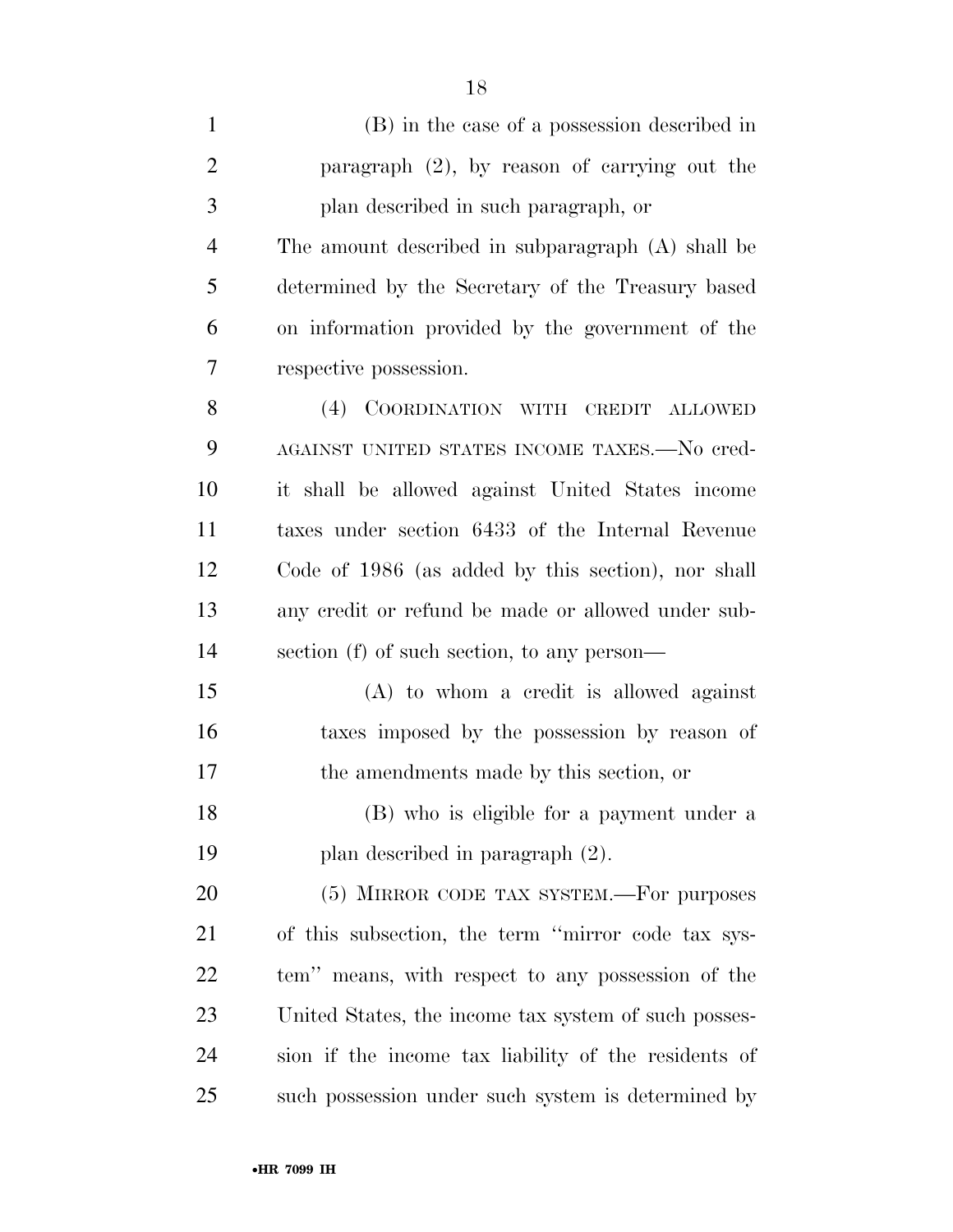| $\mathbf{1}$   | reference to the income tax laws of the United         |
|----------------|--------------------------------------------------------|
| $\overline{2}$ | States as if such possession were the United States.   |
| 3              | (6) TREATMENT OF PAYMENTS. For purposes                |
| $\overline{4}$ | of section 1324 of title 31, United States Code, the   |
| 5              | payments under this subsection shall be treated in     |
| 6              | the same manner as a refund due from a credit pro-     |
| 7              | vision referred to in subsection $(b)(2)$ of such sec- |
| 8              | tion.                                                  |
| 9              | (c) ADMINISTRATIVE PROVISIONS.—                        |
| 10             | DEFINITION OF DEFICIENCY.—Section<br>(1)               |
| 11             | $6211(b)(4)(A)$ of the Internal Revenue Code of 1986   |
| 12             | is amended by striking "6428A, 6428B" and insert-      |
| 13             | ing "6428A, 6428B, 6433,".                             |
| 14             | EXCEPTION FROM REDUCTION OR<br>(2)<br>OFF-             |
| 15             | SET.—Any refund payable by reason of section           |
| 16             | $6433(f)$ of the Internal Revenue Code of 1986 (as     |
| 17             | added by this section), or any such refund payable     |
| 18             | by reason of subsection (b) of this section, shall not |
| 19             | $be$ —                                                 |
| 20             | (A) subject to reduction or offset pursuant            |
| 21             | to subsection (c), (d), (e), or (f) of section $6402$  |
| 22             | of the Internal Revenue Code of 1986 or any            |
| 23             | similar authority permitting offset, or                |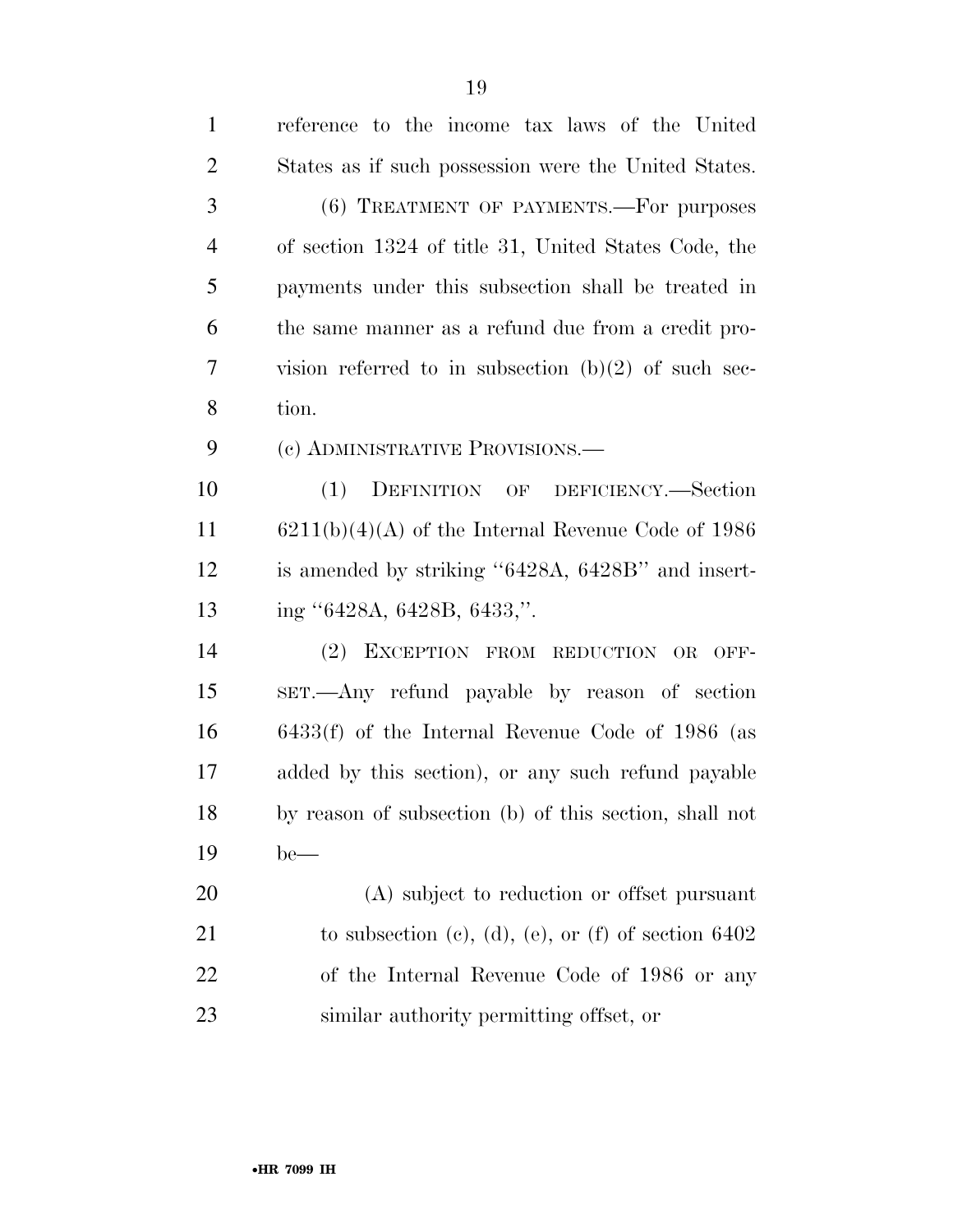| $\mathbf{1}$   | (B) reduced or offset by other assessed             |
|----------------|-----------------------------------------------------|
| $\overline{2}$ | Federal taxes that would otherwise be subject       |
| 3              | to levy or collection.                              |
| $\overline{4}$ | (3) ASSIGNMENT OF BENEFITS.—                        |
| 5              | (A) IN GENERAL.—The right of any per-               |
| 6              | son to any applicable payment shall not be          |
| 7              | transferable or assignable, at law or in equity,    |
| 8              | and no applicable payment shall be subject to,      |
| 9              | execution, levy, attachment, garnishment, or        |
| 10             | other legal process, or the operation of any        |
| 11             | bankruptcy or insolvency law.                       |
| 12             | (B) ENCODING OF PAYMENTS.—In the                    |
| 13             | case of an applicable payment described in sub-     |
| 14             | paragraph $(E)(iii)(I)$ that is paid electronically |
| 15             | by direct deposit through the Automated Clear-      |
| 16             | ing House (ACH) network, the Secretary of the       |
| 17             | Treasury (or the Secretary's delegate) shall—       |
| 18             | (i) issue the payment using a unique                |
| 19             | identifier that is reasonably sufficient to         |
| 20             | allow a financial institution to identify the       |
| 21             | payment as an applicable payment, and               |
| 22             | (ii) further encode the payment pursu-              |
| 23             | ant to the same specifications as required          |
| 24             | for a benefit payment defined in section            |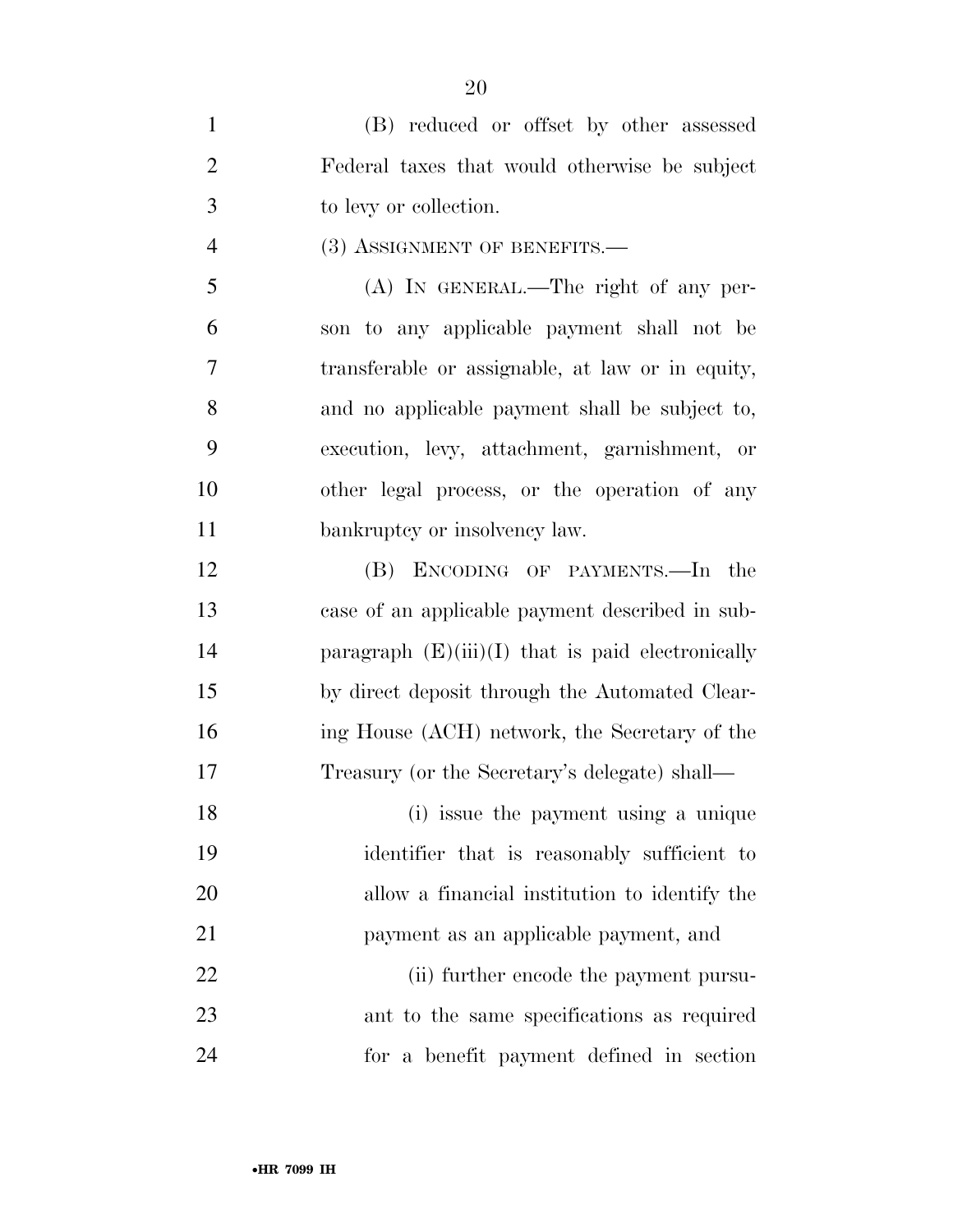| $\mathbf{1}$   | 212.3 of title 31, Code of Federal Regula- |
|----------------|--------------------------------------------|
| $\overline{2}$ | tions.                                     |
| 3              | (C) GARNISHMENT.—                          |
| $\overline{4}$ | (i) ENCODED PAYMENTS.—In the case          |
| 5              | of a garnishment order that applies to an  |
| 6              | account that has received an applicable    |
| 7              | payment that is encoded as provided in     |
| 8              | subparagraph (B), a financial institution  |
| 9              | shall follow the requirements and proce-   |
| 10             | dures set forth in part $212$ of title 31, |
| 11             | Code of Federal Regulations, except—       |
| 12             | $(I)$ notwithstanding section 212.4        |
| 13             | of title 31, Code of Federal Regula-       |
| 14             | tions (and except as provided in sub-      |
| 15             | clause $(II)$ , a financial institution    |
| 16             | shall not fail to follow the procedures    |
| 17             | of sections $212.5$ and $212.6$ of such    |
| 18             | title with respect to a garnishment        |
| 19             | order merely because such order has        |
| 20             | attached, or includes, a notice of right   |
| 21             | to garnish federal benefits issued by a    |
| 22             | State child support enforcement agen-      |
| 23             | cy, and                                    |
| 24             | (II) a financial institution shall         |
| 25             | not, with regard to any applicable         |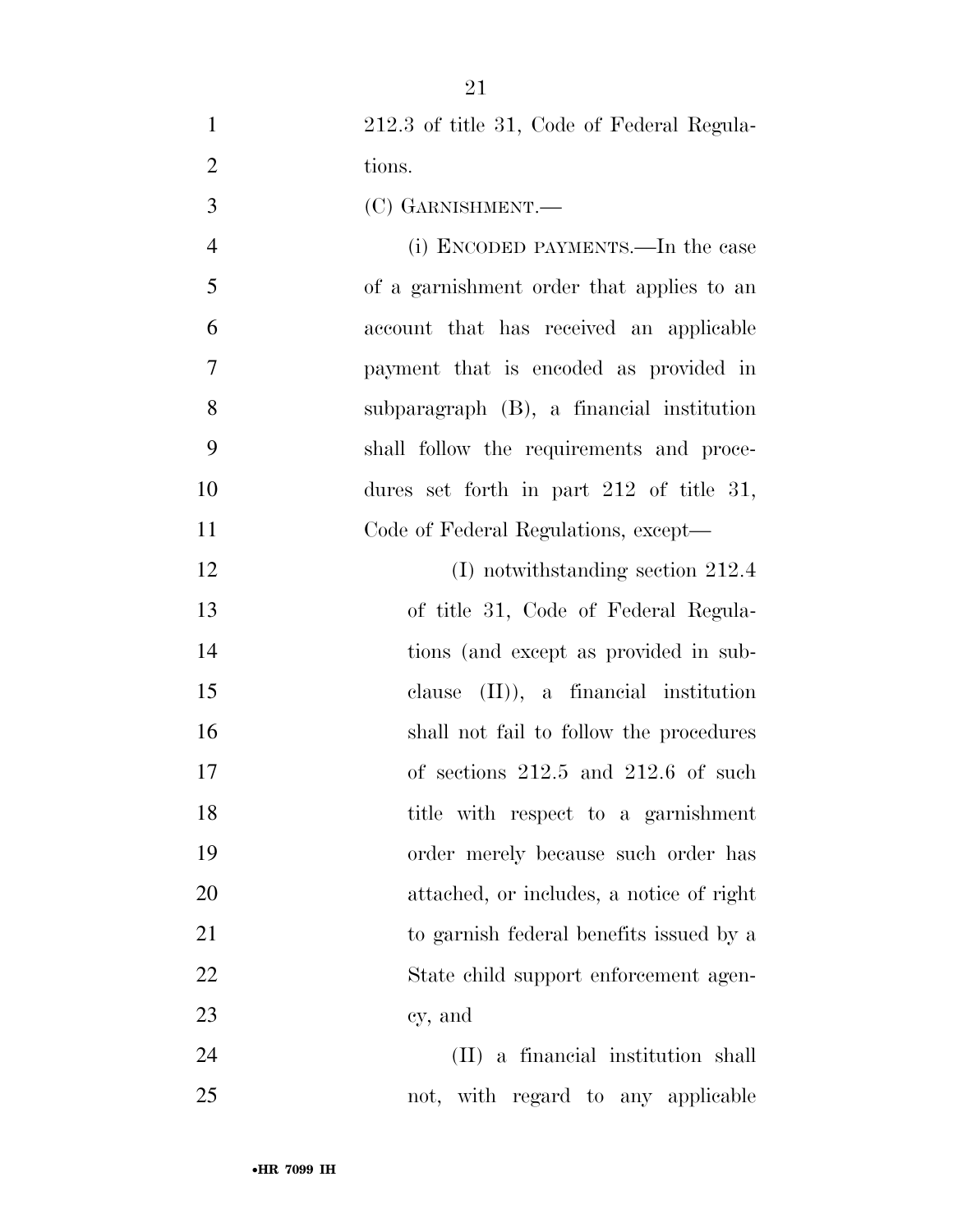| $\mathbf{1}$   | payment, be required to provide the          |
|----------------|----------------------------------------------|
| $\overline{2}$ | notice referenced in sections 212.6          |
| 3              | and 212.7 of title 31, Code of Federal       |
| $\overline{4}$ | Regulations.                                 |
| 5              | (ii) OTHER PAYMENTS.—In the case             |
| 6              | of a garnishment order (other than an        |
| 7              | order that has been served by the United     |
| 8              | States) that has been received by a finan-   |
| 9              | cial institution and that applies to an ac-  |
| 10             | count into which an applicable payment       |
| 11             | that has not been encoded as provided in     |
| 12             | subparagraph (B) has been deposited elec-    |
| 13             | tronically on any date during the lookback   |
| 14             | period or into which an applicable payment   |
| 15             | that has been deposited by check on any      |
| 16             | date in the lookback period, the financial   |
| 17             | institution, upon the request of the account |
| 18             | holder, shall treat the amount of the funds  |
| 19             | in the account at the time of the request,   |
| 20             | up to the amount of the applicable pay-      |
| 21             | ment (in addition to any amounts other-      |
| 22             | wise protected under part 212 of title 31,   |
| 23             | Code of Federal Regulations), as exempt      |
| 24             | from a garnishment order without requir-     |
| 25             | ing the consent of the party serving the     |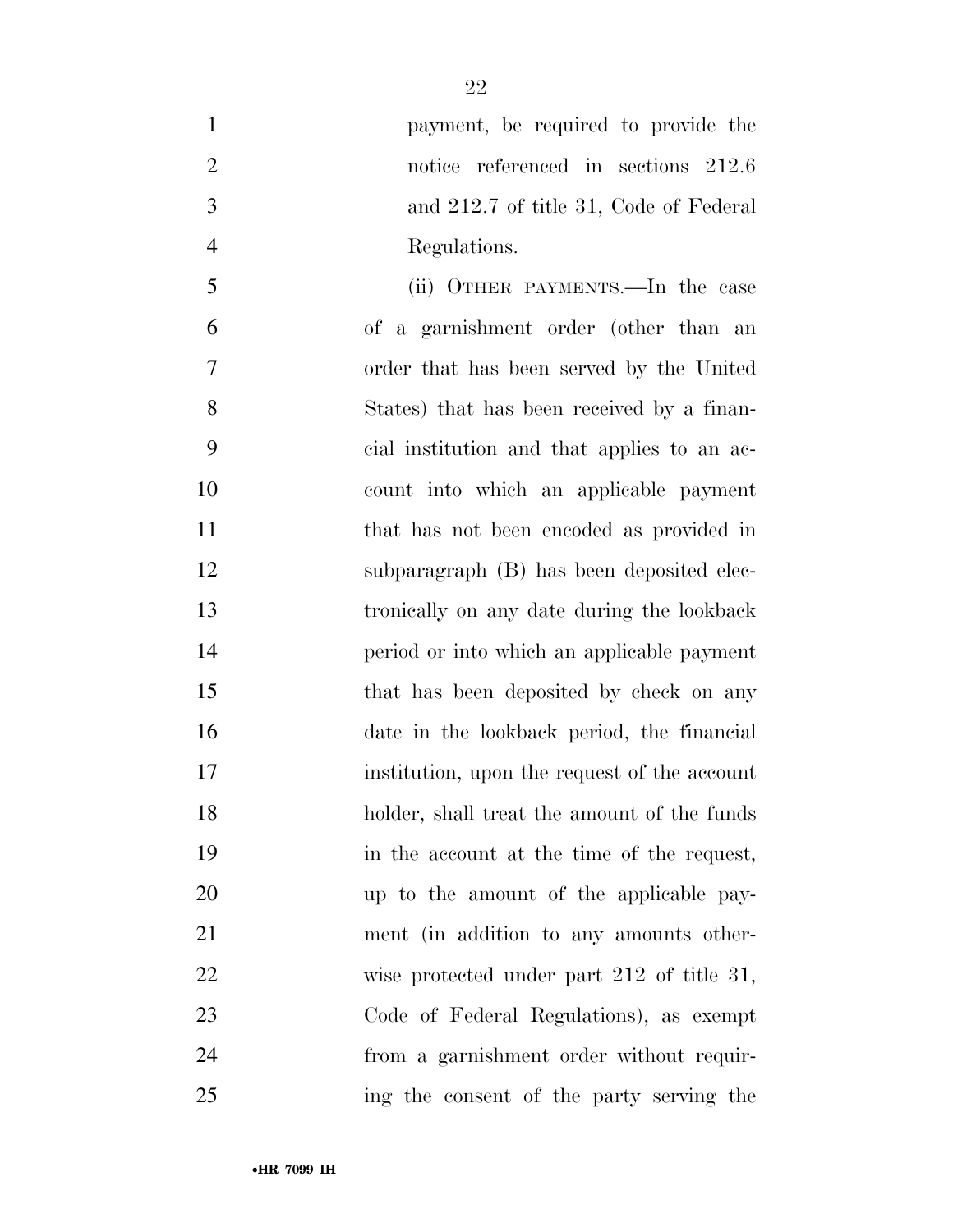garnishment order or the judgment cred-itor.

| 3              | (iii) LIABILITY.—A financial institu-            |
|----------------|--------------------------------------------------|
| $\overline{4}$ | tion that acts in good faith in reliance on      |
| 5              | clauses (i) or (ii) shall not be subject to li-  |
| 6              | ability or regulatory action under any Fed-      |
| 7              | eral or State law, regulation, court or other    |
| 8              | order, or regulatory interpretation for ac-      |
| 9              | tions concerning any applicable payments.        |
| 10             | $(D)$ No<br>RECLAMATION RIGHTS.-This             |
| 11             | paragraph shall not alter the status of applica- |
| 12             | ble payments as tax refunds or other nonbenefit  |
| 13             | payments for purpose of any reclamation rights   |
| 14             | of the Department of the Treasury or the Inter-  |
| 15             | nal Revenue Service as per part 210 of title 31, |
| 16             | Code of Federal Regulations.                     |
| 17             | (E) DEFINITIONS.—For purposes of this            |
| 18             | paragraph—                                       |
| 19             | (i) ACCOUNT HOLDER.—The<br>term                  |
| 20             | "account holder" means a natural person          |
| 21             | whose name appears in a financial institu-       |
| 22             | tion's records as the direct or beneficial       |
| 23             | owner of an account.                             |
| 24             | (ii) ACCOUNT REVIEW.—The term                    |
|                |                                                  |

25 ''account review'' means the process of ex-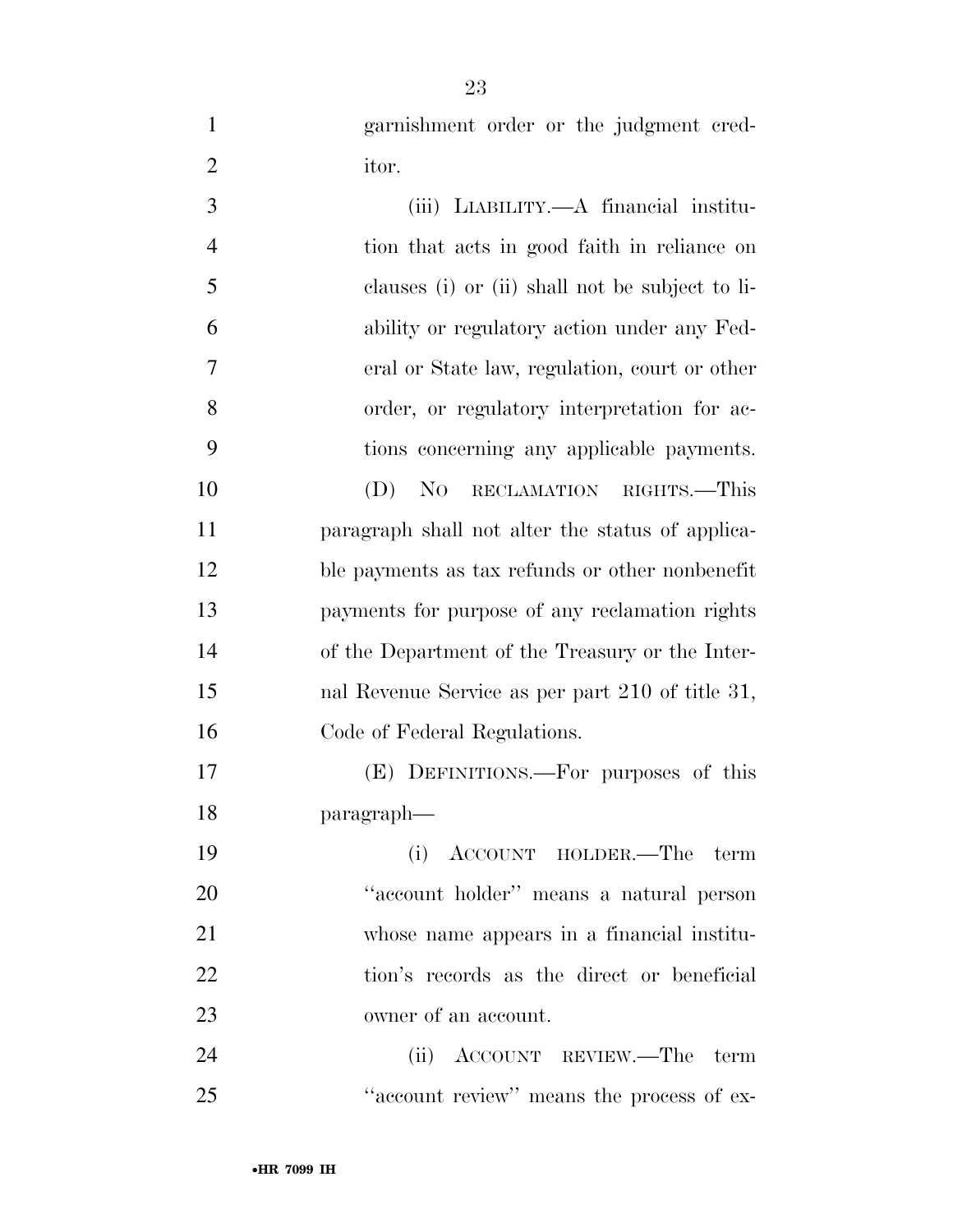| $\mathbf{1}$   | amining deposits in an account to deter-    |
|----------------|---------------------------------------------|
| $\overline{2}$ | mine if an applicable payment has been de-  |
| 3              | posited into the account during the         |
| $\overline{4}$ | lookback period. The financial institution  |
| 5              | shall perform the account review following  |
| 6              | the procedures outlined in section 212.5 of |
| 7              | title 31, Code of Federal Regulations and   |
| 8              | in accordance with the requirements of sec- |
| 9              | tion 212.6 of title 31, Code of Federal     |
| 10             | Regulations.                                |
| 11             | APPLICABLE PAYMENT.—The<br>(iii)            |
| 12             | term "applicable payment" means—            |
| 13             | (I) any payment made to an indi-            |
| 14             | vidual under this section (other than       |
| 15             | any payment made pursuant to para-          |
| 16             | $graph(5)$ ,                                |
| 17             | (II) any advance payment made               |
| 18             | by a possession of the United States        |
| 19             | with a mirror code tax system (as de-       |
| 20             | fined in section $24(h)$ pursuant to an     |
| 21             | under paragraph $(5)(B)$<br>election        |
| 22             | which corresponds to a payment de-          |
| 23             | scribed in subclause (I), and               |
| 24             | (III) any advance payment made              |
| 25             | by American Samoa pursuant to a             |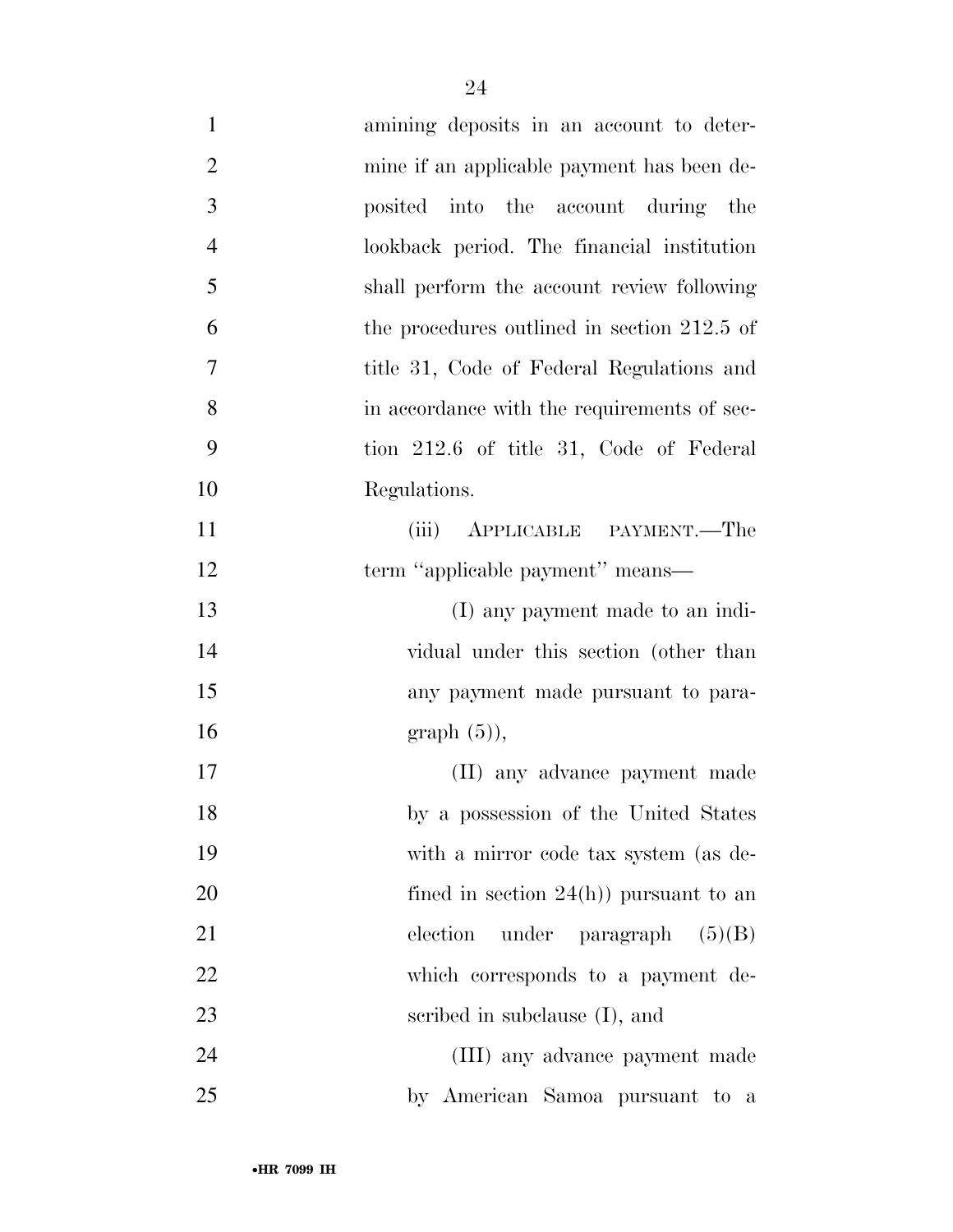| $\mathbf{1}$   | program for making such payments             |
|----------------|----------------------------------------------|
| $\overline{2}$ | which is described in paragraph              |
| 3              | (5)(C)(ii).                                  |
| $\overline{4}$ | (iv) GARNISHMENT.—The term "gar-             |
| 5              | nishment" means execution, levy, attach-     |
| 6              | ment, garnishment, or other legal process.   |
| 7              | (v) GARNISHMENT ORDER.—The term              |
| 8              | "garnishment order" means a writ, order,     |
| 9              | notice, summons, judgment, levy, or simi-    |
| 10             | lar written instruction issued by a court, a |
| 11             | State or State agency, a municipality or     |
| 12             | municipal corporation, or a State child      |
| 13             | support enforcement agency, including a      |
| 14             | lien arising by operation of law for overdue |
| 15             | child support or an order to freeze the as-  |
| 16             | sets in an account, to effect a garnishment  |
| 17             | against a debtor.                            |
| 18             | (vi) LOOKBACK PERIOD.—The term               |
| 19             | "lookback period" means the two-month        |
| 20             | period that begins on the date preceding     |
| 21             | the date of account review and ends on the   |
| 22             | corresponding date of the month two          |
| 23             | months earlier, or on the last date of the   |
| 24             | month two months earlier if the cor-         |
| 25             | responding date does not exist.              |